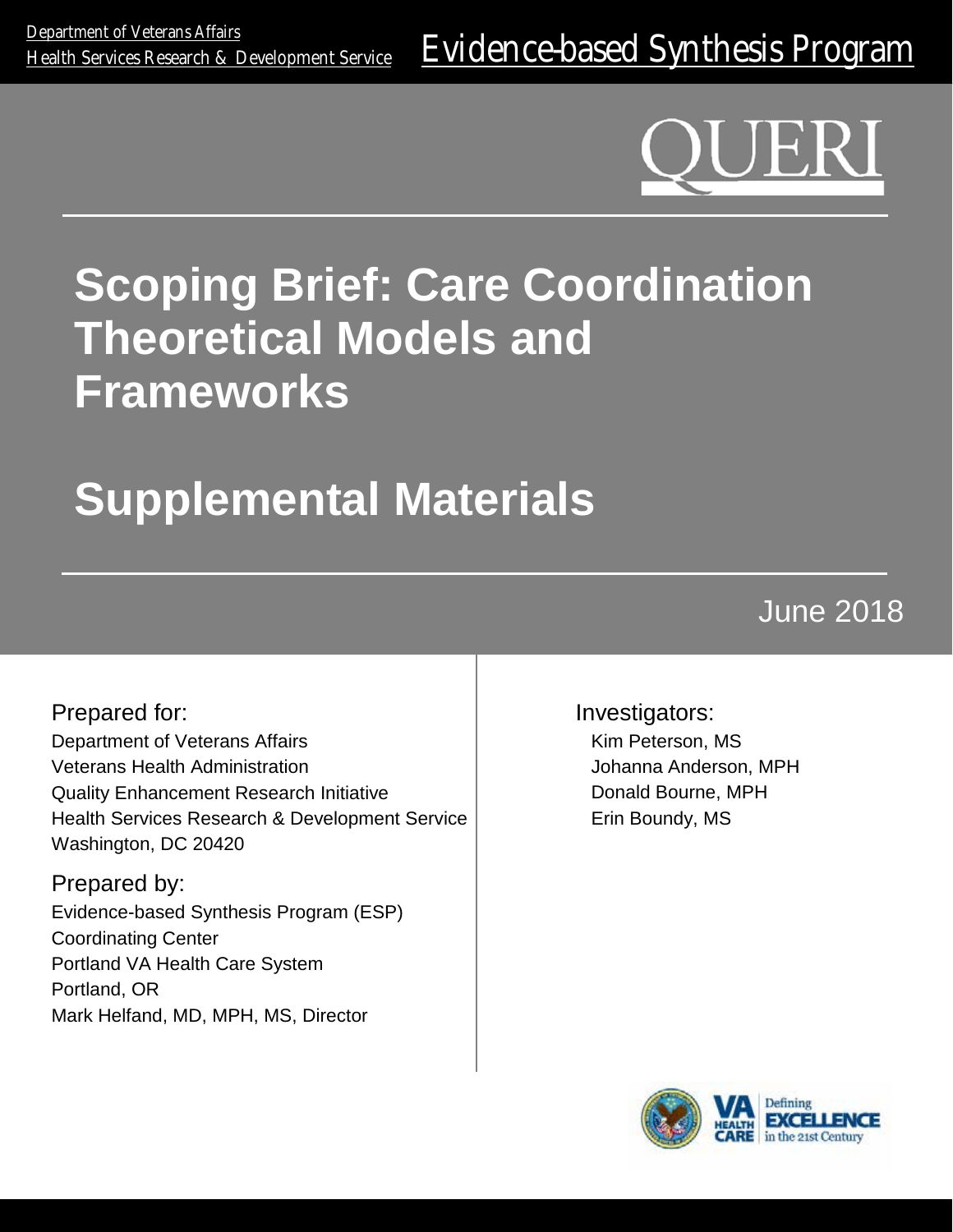KI I

#### **TABLE OF CONTENTS**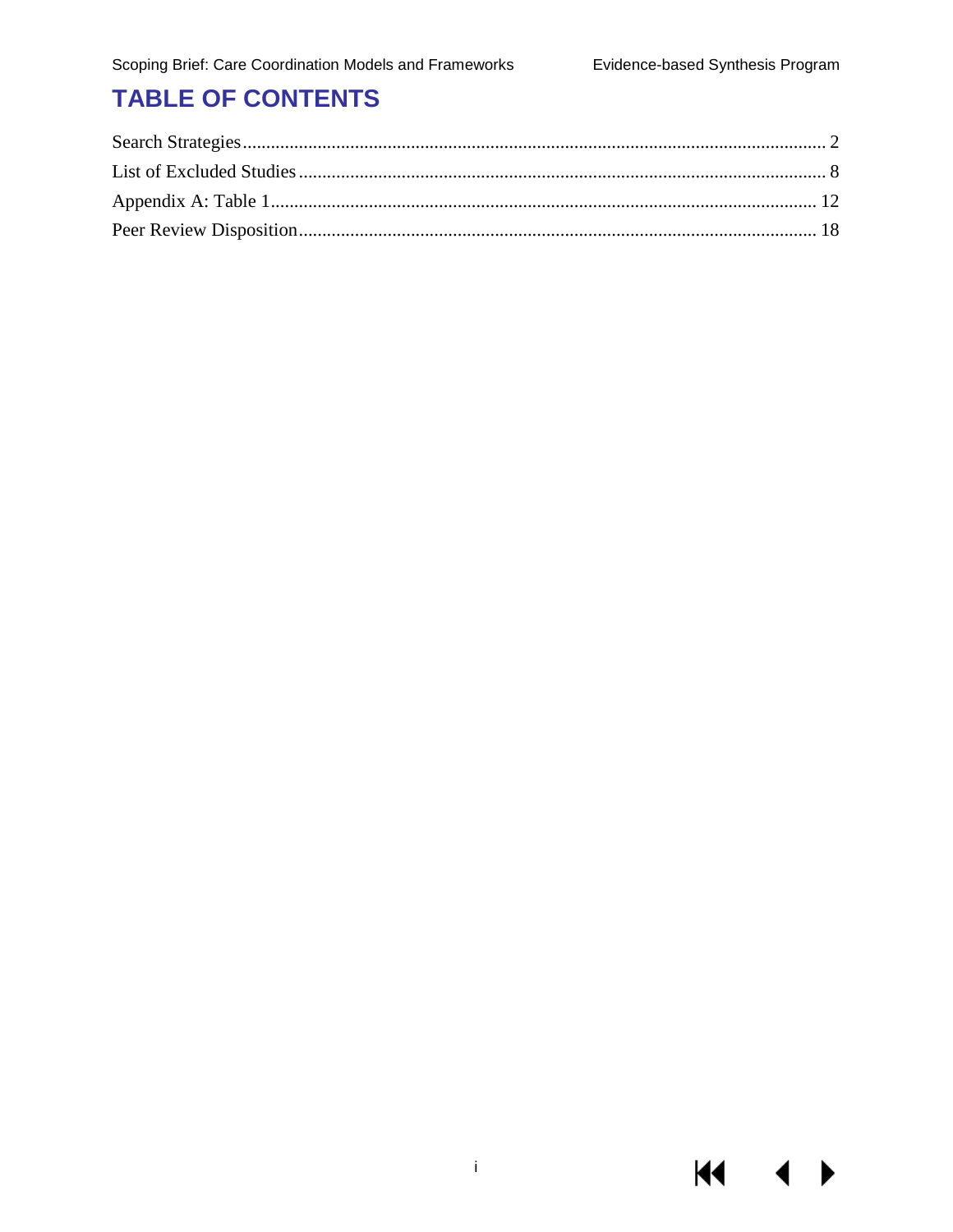$\overline{\phantom{a}}$ 

#### <span id="page-2-0"></span>**SEARCH STRATEGIES**

r

| 1. Search for current literature (limited to 2010 forward)<br>Date Searched: 12/22/17  |                                                                                                                                                                                                                                                                                                             |  |  |  |  |
|----------------------------------------------------------------------------------------|-------------------------------------------------------------------------------------------------------------------------------------------------------------------------------------------------------------------------------------------------------------------------------------------------------------|--|--|--|--|
| Sources:                                                                               | Evidence:                                                                                                                                                                                                                                                                                                   |  |  |  |  |
| <b>AHRQ</b>                                                                            | Search: care coordination; integrated care                                                                                                                                                                                                                                                                  |  |  |  |  |
| <b>CADTH</b>                                                                           | Search: care coordination; integrated care                                                                                                                                                                                                                                                                  |  |  |  |  |
| NICE:<br><b>NHS Evidence</b>                                                           | Search: care coordination; integrated care                                                                                                                                                                                                                                                                  |  |  |  |  |
| <b>ECRI Institute</b>                                                                  | Search: care coordination; integrated care                                                                                                                                                                                                                                                                  |  |  |  |  |
| <b>VA Products:</b><br>VATAP, PBM,<br>HSR&D<br>publications, VA<br><b>ART Database</b> | A. http://www.hsrd.research.va.gov/research/default.cfm<br>B. http://www.research.va.gov/research_topics/<br>C. http://art.puget-sound.med.va.gov/default.cfm<br>Search: care coordination; integrated care                                                                                                 |  |  |  |  |
| <b>MEDLINE</b>                                                                         | Database: Ovid MEDLINE(R) <1946 to December Week 2 2017>, Ovid MEDLINE(R)<br>In-Process & Other Non-Indexed Citations <december 2017="" 21,=""><br/>Search Strategy:</december>                                                                                                                             |  |  |  |  |
|                                                                                        | ((coordinat* or co-ordinat* or integrat*) adj3 (healthcare or care)) and (theor* or<br>1<br>model or framework or concept*)).ti,ab. (6131)<br>limit 1 to (english language and humans and yr="2010 -Current") (2683)<br>$\overline{2}$<br>3<br>remove duplicates from 2 (2328)                              |  |  |  |  |
|                                                                                        | ***************************                                                                                                                                                                                                                                                                                 |  |  |  |  |
| CDSR:<br>Cochrane<br>Database of<br>Systematic<br>Reviews &<br>Protocols               | Database: EBM Reviews - Cochrane Database of Systematic Reviews < 2005 to<br>December 19, 2017><br>Search Strategy:                                                                                                                                                                                         |  |  |  |  |
|                                                                                        | (((coordinat* or co-ordinat* or integrat*) adj3 (healthcare or care)) and (theor* or<br>1<br>model or framework or concept*)).ti,ab. (8)<br>limit 1 to (english language and humans and yr="2010 -Current") [Limit not valid;<br>2<br>records were retained] (6)<br>remove duplicates from 2 (6)<br>3       |  |  |  |  |
|                                                                                        | ***************************                                                                                                                                                                                                                                                                                 |  |  |  |  |
| CCRCT:<br><b>Cochrane Central</b><br>Registrar of<br><b>Controlled Trials</b>          | Database: EBM Reviews - Cochrane Central Register of Controlled Trials<br><november 2017=""><br/>Search Strategy:</november>                                                                                                                                                                                |  |  |  |  |
|                                                                                        | (((coordinat* or co-ordinat* or integrat*) adj3 (healthcare or care)) and (theor* or<br>1<br>model or framework or concept*)).ti,ab. (519)<br>limit 1 to (english language and humans and yr="2010 -Current") [Limit not valid;<br>2<br>records were retained] (320)<br>3<br>remove duplicates from 2 (306) |  |  |  |  |
|                                                                                        | ***************************                                                                                                                                                                                                                                                                                 |  |  |  |  |
| DARE:<br>Database of                                                                   | Database: EBM Reviews - Database of Abstracts of Reviews of Effects <1st Quarter<br>2016>                                                                                                                                                                                                                   |  |  |  |  |

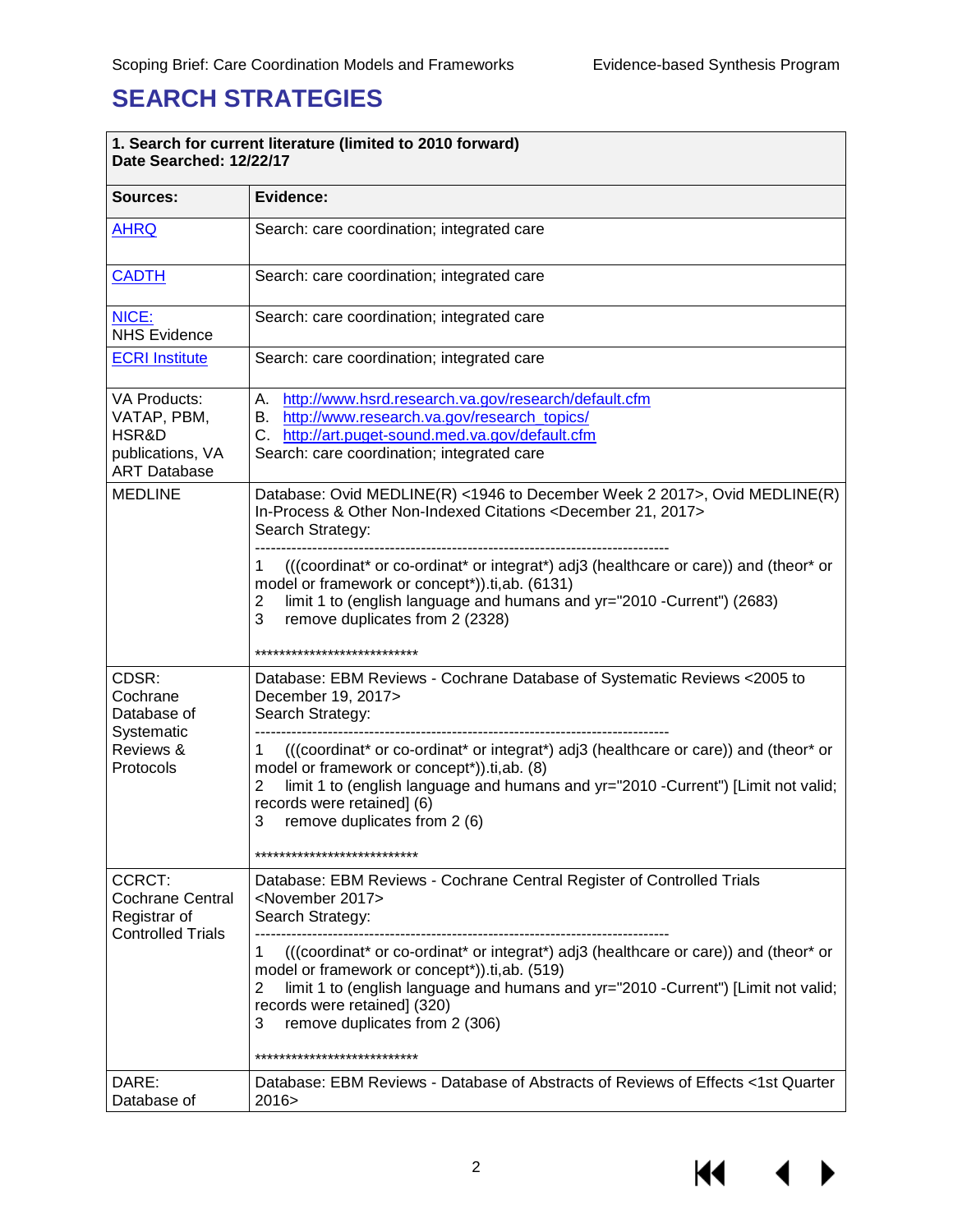$M \rightarrow$ 

| Abstracts of<br><b>Reviews of Effects</b>         | Search Strategy:                                                                                                                                                                                                                                                                                                                                                                                                         |
|---------------------------------------------------|--------------------------------------------------------------------------------------------------------------------------------------------------------------------------------------------------------------------------------------------------------------------------------------------------------------------------------------------------------------------------------------------------------------------------|
|                                                   | (((coordinat* or co-ordinat* or integrat*) adj3 (healthcare or care)) and (theor* or<br>1.<br>model or framework or concept*)).ti,ab. (1)<br>limit 1 to (english language and humans and yr="2010 -Current") [Limit not valid;<br>2<br>records were retained] (1)<br>remove duplicates from 2 (1)<br>3                                                                                                                   |
|                                                   | ***************************                                                                                                                                                                                                                                                                                                                                                                                              |
| PsycINFO                                          | Database: PsycINFO <1806 to December Week 2 2017><br>Search Strategy:                                                                                                                                                                                                                                                                                                                                                    |
|                                                   | (((coordinat* or co-ordinat* or integrat*) adj3 (healthcare or care)) and (theor* or<br>1<br>model or framework or concept*)).ti,ab. (2400)<br>limit 1 to (english language and humans and yr="2010 -Current") [Limit not valid<br>2<br>in PsycINFO; records were retained] (1508)<br>remove duplicates from 2 (1508)<br>3                                                                                               |
|                                                   | ***************************                                                                                                                                                                                                                                                                                                                                                                                              |
| American College<br>of Physicians<br>Journal Club | Database: EBM Reviews - ACP Journal Club <1991 to November 2017><br>Search Strategy:                                                                                                                                                                                                                                                                                                                                     |
|                                                   | ((coordinat* or co-ordinat* or integrat*) adj3 (healthcare or care)) and (theor* or<br>1<br>model or framework or concept*)).ti,ab. (1)<br>limit 1 to (english language and humans and yr="2010 -Current") [Limit not valid;<br>2<br>records were retained] (0)<br>3<br>remove duplicates from 2 (0)<br>***************************                                                                                      |
| <b>CINAHL</b>                                     | Database: EBSCOhost - CINAHL Plus with Full Text<br>Search Strategy:                                                                                                                                                                                                                                                                                                                                                     |
|                                                   | TI ((((coordinat* OR co-ordinat* OR integrat*) N3 (healthcare OR care)) AND<br>1<br>(theor* OR model OR framework OR concept*)) ) OR AB ( (((coordinat* OR co-<br>ordinat* OR integrat*) N3 (healthcare OR care)) AND (theor* OR model OR<br>framework OR concept*)) ) (4871)<br>limit 1 to (yr="2010 -Current") (3350)<br>2<br>3<br>limit 2 to (english language and academic journals) (1961)                          |
|                                                   | ***************************                                                                                                                                                                                                                                                                                                                                                                                              |
| <b>SocINDEX</b>                                   | Database: EBSCOhost - SocINDEX with Full Text<br>Search Strategy:                                                                                                                                                                                                                                                                                                                                                        |
|                                                   | TI ((((coordinat* OR co-ordinat* OR integrat*) N3 (healthcare OR care)) AND<br>1<br>(theor* OR model OR framework OR concept*)) ) OR AB (((coordinat* OR co-<br>ordinat* OR integrat*) N3 (healthcare OR care)) AND (theor* OR model OR<br>framework OR concept*)) (635)<br>limit 1 to (yr="2010 - Current") (306)<br>2<br>3<br>limit 2 to (english language and academic journals) (289)<br>*************************** |
| International<br>Journal of Care<br>Coordination  | Search: framework                                                                                                                                                                                                                                                                                                                                                                                                        |
| International                                     | Search: framework                                                                                                                                                                                                                                                                                                                                                                                                        |

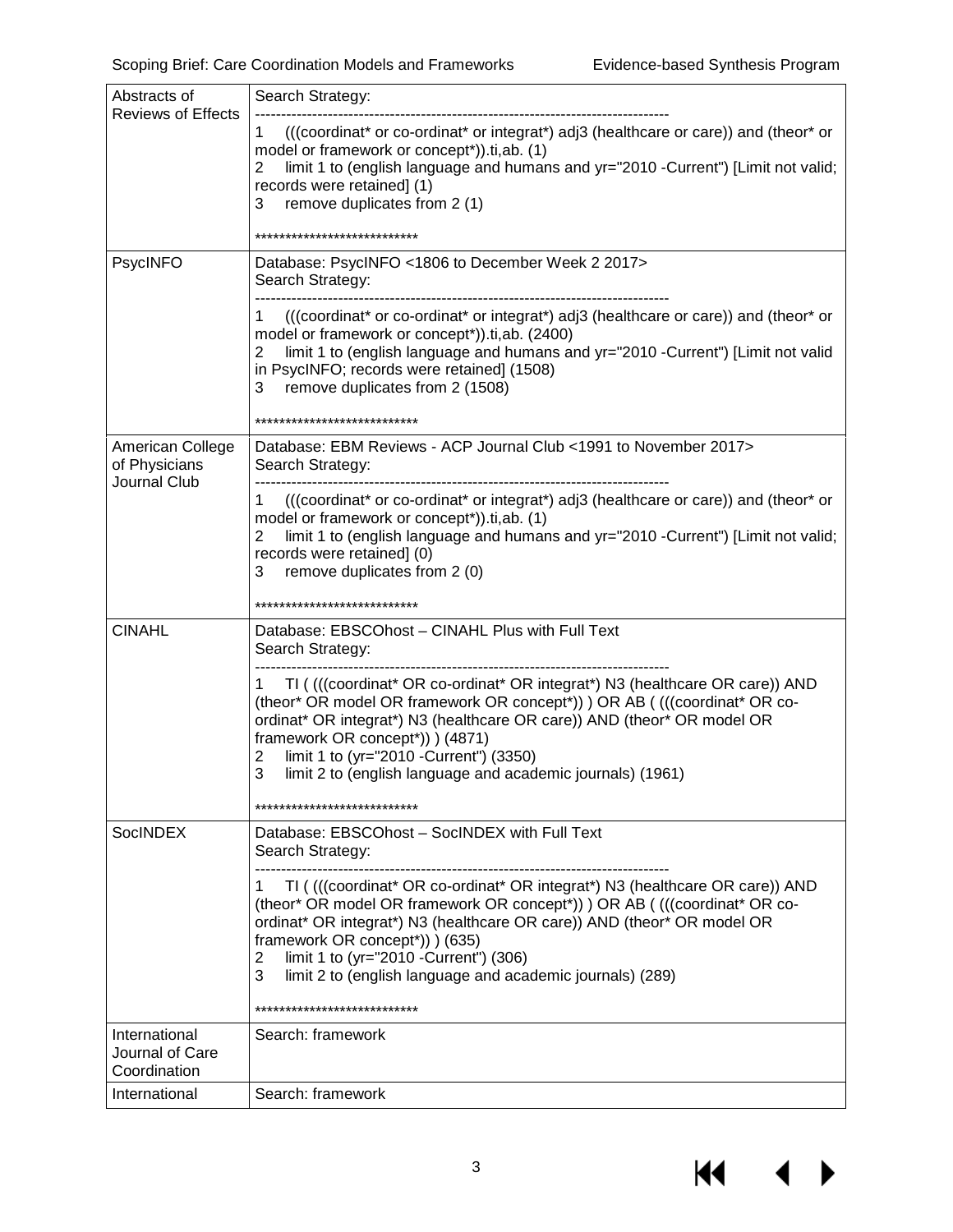| Journal of             |  |
|------------------------|--|
| <b>Integrated Care</b> |  |

| Date Searched: 12/22/17          | 2. Systematic reviews currently under development (forthcoming reviews & protocols)                                                                                                                                                                                                                                                                                                                                                   |
|----------------------------------|---------------------------------------------------------------------------------------------------------------------------------------------------------------------------------------------------------------------------------------------------------------------------------------------------------------------------------------------------------------------------------------------------------------------------------------|
| Sources:                         | Evidence:                                                                                                                                                                                                                                                                                                                                                                                                                             |
| <b>PROSPERO</b><br>(SR registry) | Search: care coordination; integrated care                                                                                                                                                                                                                                                                                                                                                                                            |
|                                  | <b>Relevant Results:</b>                                                                                                                                                                                                                                                                                                                                                                                                              |
|                                  | Rod Sheaff, Mark Pearson, Richard Byng, Helen Lloyd, Simon Briscoe, Jose<br>Valderas-Martinez. From programme theory to logic models for multi-specialty<br>community providers: a realist evidence synthesis. PROSPERO 2016<br>CRD42016038900 Available from:                                                                                                                                                                        |
|                                  | http://www.crd.york.ac.uk/PROSPERO/display_record.php?ID=CRD42016038900                                                                                                                                                                                                                                                                                                                                                               |
|                                  | Susan Baxter, Maxine Johnson, Duncan Chambers, Andrew Booth, Elizabeth Goyder,<br>Anthea Sutton. Understanding new models of care in local contexts: a systematic<br>review using frameworks to examine pathways of change, applicability, and<br>generalisability of the international research evidence. PROSPERO 2016<br>CRD42016037725 Available from:<br>http://www.crd.york.ac.uk/PROSPERO/display_record.php?ID=CRD42016037725 |
|                                  | Anna Thomson, Ros Kane, Paul Turner, Christopher Bridle. A systematic review of<br>models and processes of integrated care services for older people. PROSPERO 2016<br>CRD42016043369 Available from:<br>http://www.crd.york.ac.uk/PROSPERO/display_record.php?ID=CRD42016043369                                                                                                                                                      |
| <b>DoPHER</b><br>(SR Protocols)  | Search: care coordination; integrated care                                                                                                                                                                                                                                                                                                                                                                                            |

| 3. Update SR Search |  |  |  |  |  |  |  |
|---------------------|--|--|--|--|--|--|--|
|                     |  |  |  |  |  |  |  |

| Date Searched: 1/8/2018 |                                                                                                                                                                                                                                                                                                                                                                                                                                                                                                                                                                                                                                                                                                                                                                                                                                                                                                                                                                                                                                                                                                                                                                                                                                                                |  |  |  |  |
|-------------------------|----------------------------------------------------------------------------------------------------------------------------------------------------------------------------------------------------------------------------------------------------------------------------------------------------------------------------------------------------------------------------------------------------------------------------------------------------------------------------------------------------------------------------------------------------------------------------------------------------------------------------------------------------------------------------------------------------------------------------------------------------------------------------------------------------------------------------------------------------------------------------------------------------------------------------------------------------------------------------------------------------------------------------------------------------------------------------------------------------------------------------------------------------------------------------------------------------------------------------------------------------------------|--|--|--|--|
| Sources:                | Evidence:                                                                                                                                                                                                                                                                                                                                                                                                                                                                                                                                                                                                                                                                                                                                                                                                                                                                                                                                                                                                                                                                                                                                                                                                                                                      |  |  |  |  |
| <b>MEDLINE</b>          | Database: Ovid MEDLINE(R) <1946 to December Week 4 2017>, Ovid MEDLINE(R)<br>In-Process & Other Non-Indexed Citations < January 05, 2018><br>Search Strategy:                                                                                                                                                                                                                                                                                                                                                                                                                                                                                                                                                                                                                                                                                                                                                                                                                                                                                                                                                                                                                                                                                                  |  |  |  |  |
|                         | (((coordinat* or co-ordinat* or integrat*) adj3 (healthcare or care)) and (theor* or<br>model or framework or concept*)).ti,ab. (6171)<br>limit 1 to (english language and humans and yr="2010 -Current") (2702)<br>2<br>remove duplicates from 2 (2347)<br>3<br>(systematic review.ti. or meta-analysis.pt. or meta-analysis.ti. or systematic<br>4<br>literature review.ti. or this systematic review.tw. or pooling project.tw. or (systematic<br>review.ti,ab. and review.pt.) or meta synthesis.ti. or meta-analy*.ti. or integrative<br>review.tw. or integrative research review.tw. or rapid review.tw. or umbrella<br>review.tw. or consensus development conference.pt. or practice guideline.pt. or drug<br>class reviews.ti. or cochrane database syst rev.jn. or acp journal club.jn. or health<br>technol assess.jn. or evid rep technol assess summ.jn. or jbi database system rev<br>implement rep.jn. or (clinical guideline and management).tw. or ((evidence based.ti.<br>or evidence-based medicine/ or best practice*.ti. or evidence synthesis.ti,ab.) and<br>(((review.pt. or diseases category/ or behavior.mp.) and behavior mechanisms/) or<br>therapeutics/ or evaluation studies.pt. or validation studies.pt. or guideline.pt. or |  |  |  |  |

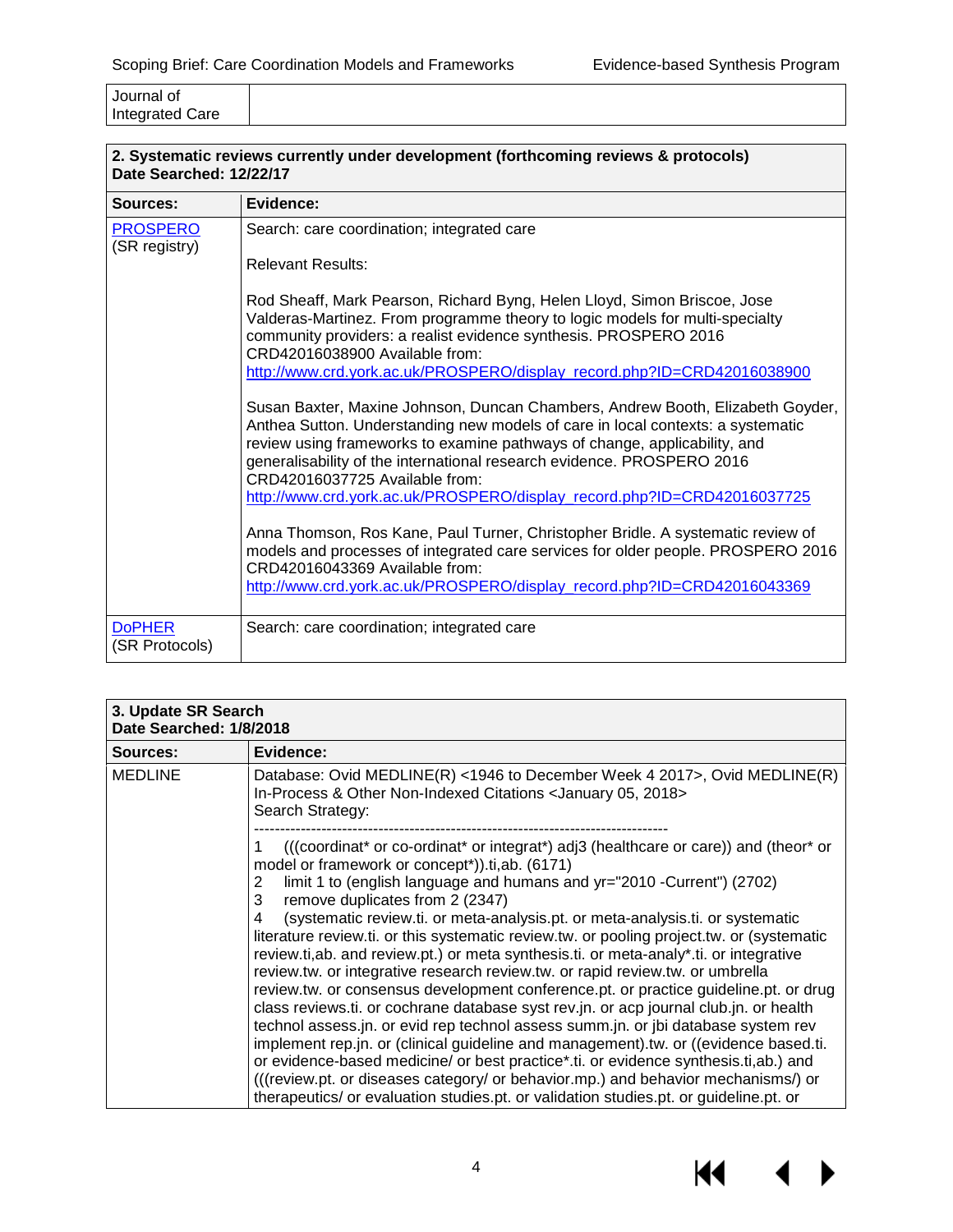KI

|          | pmcbook.mp.)) or (((systematic or systematically).tw. or critical.ti, ab. or study<br>selection.tw. or ((predetermined or inclusion) and criteri*).tw. or exclusion criteri*.tw.<br>or main outcome measures.tw. or standard of care.tw. or standards of care.tw.) and<br>((survey or surveys) ti, ab. or overview* tw. or review ti, ab. or reviews ti, ab. or<br>search*.tw. or handsearch.tw. or analysis.ti. or critique.ti, ab. or appraisal.tw. or<br>(reduction.tw. and (risk/ or risk.tw.) and (death or recurrence).mp.)) and ((literature or<br>articles or publications or publication or bibliography or bibliographies or<br>published).ti,ab. or pooled data.tw. or unpublished.tw. or cijntion.tw. or cijntions.tw. or<br>database.ti,ab. or internet.ti,ab. or textbooks.ti,ab. or references.tw. or scales.tw. or<br>papers.tw. or datasets.tw. or trials.ti, ab. or meta-analy*.tw. or (clinical and<br>studies).ti,ab. or treatment outcome/ or treatment outcome.tw. or pmcbook.mp.))) not<br>(letter or newspaper article).pt. [mp=title, abstract, original title, name of substance<br>word, subject heading word, keyword heading word, protocol supplementary concept<br>word, rare disease supplementary concept word, unique identifier, synonyms]<br>(322481)<br>"Review"/ or "Review Literature as Topic"/ (2541999)<br>5<br>4 or 5 (2683820)<br>6<br>$\overline{7}$<br>3 and 6 (433)<br>***************************                                                                                                                                                                                                                                                                                                                                                                                                                                                                                                                                                                                                                                                                                                                                                                                                                                                                                                                                                                                                                                                                                                                                                                                                    |
|----------|------------------------------------------------------------------------------------------------------------------------------------------------------------------------------------------------------------------------------------------------------------------------------------------------------------------------------------------------------------------------------------------------------------------------------------------------------------------------------------------------------------------------------------------------------------------------------------------------------------------------------------------------------------------------------------------------------------------------------------------------------------------------------------------------------------------------------------------------------------------------------------------------------------------------------------------------------------------------------------------------------------------------------------------------------------------------------------------------------------------------------------------------------------------------------------------------------------------------------------------------------------------------------------------------------------------------------------------------------------------------------------------------------------------------------------------------------------------------------------------------------------------------------------------------------------------------------------------------------------------------------------------------------------------------------------------------------------------------------------------------------------------------------------------------------------------------------------------------------------------------------------------------------------------------------------------------------------------------------------------------------------------------------------------------------------------------------------------------------------------------------------------------------------------------------------------------------------------------------------------------------------------------------------------------------------------------------------------------------------------------------------------------------------------------------------------------------------------------------------------------------------------------------------------------------------------------------------------------------------------------------------------------------|
| PsycINFO | Database: PsycINFO <1806 to January Week 1 2018><br>Search Strategy:                                                                                                                                                                                                                                                                                                                                                                                                                                                                                                                                                                                                                                                                                                                                                                                                                                                                                                                                                                                                                                                                                                                                                                                                                                                                                                                                                                                                                                                                                                                                                                                                                                                                                                                                                                                                                                                                                                                                                                                                                                                                                                                                                                                                                                                                                                                                                                                                                                                                                                                                                                                 |
|          | ((coordinat* or co-ordinat* or integrat*) adj3 (healthcare or care)) and (theor* or<br>1<br>model or framework or concept*)).ti,ab. (2431)<br>2<br>limit 1 to (english language and humans and yr="2010 -Current") [Limit not valid<br>in PsycINFO; records were retained] (1539)<br>remove duplicates from 2 (1539)<br>3<br>4<br>(systematic review.ti. or meta-analysis.pt. or meta-analysis.ti. or systematic<br>literature review.ti. or this systematic review.tw. or pooling project.tw. or (systematic<br>review.ti,ab. and review.pt.) or meta synthesis.ti. or meta-analy*.ti. or integrative<br>review.tw. or integrative research review.tw. or rapid review.tw. or umbrella<br>review.tw. or consensus development conference.pt. or practice guideline.pt. or drug<br>class reviews.ti. or cochrane database syst rev.jn. or acp journal club.jn. or health<br>technol assess.jn. or evid rep technol assess summ.jn. or jbi database system rev<br>implement rep.jn. or (clinical guideline and management).tw. or ((evidence based.ti.<br>or evidence-based medicine/ or best practice*.ti. or evidence synthesis.ti,ab.) and<br>(((review.pt. or diseases category/ or behavior.mp.) and behavior mechanisms/) or<br>therapeutics/ or evaluation studies.pt. or validation studies.pt. or guideline.pt. or<br>pmcbook.mp.)) or (((systematic or systematically).tw. or critical.ti, ab. or study<br>selection.tw. or ((predetermined or inclusion) and criteri*).tw. or exclusion criteri*.tw.<br>or main outcome measures.tw. or standard of care.tw. or standards of care.tw.) and<br>((survey or surveys).ti,ab. or overview*.tw. or review.ti,ab. or reviews.ti,ab. or<br>search*.tw. or handsearch.tw. or analysis.ti. or critique.ti,ab. or appraisal.tw. or<br>(reduction.tw. and (risk/ or risk.tw.) and (death or recurrence).mp.)) and ((literature or<br>articles or publications or publication or bibliography or bibliographies or<br>published).ti,ab. or pooled data.tw. or unpublished.tw. or cijntion.tw. or cijntions.tw. or<br>database.ti,ab. or internet.ti,ab. or textbooks.ti,ab. or references.tw. or scales.tw. or<br>papers.tw. or datasets.tw. or trials.ti, ab. or meta-analy*.tw. or (clinical and<br>studies).ti,ab. or treatment outcome/ or treatment outcome.tw. or pmcbook.mp.))) not<br>(letter or newspaper article).pt. [mp=title, abstract, heading word, table of contents,<br>key concepts, original title, tests & measures] (110010)<br>"Review"/ or "Review Literature as Topic"/ (22353)<br>5<br>4 or 5 (130123)<br>6<br>$\overline{7}$<br>3 and 6 (110)<br>*************************** |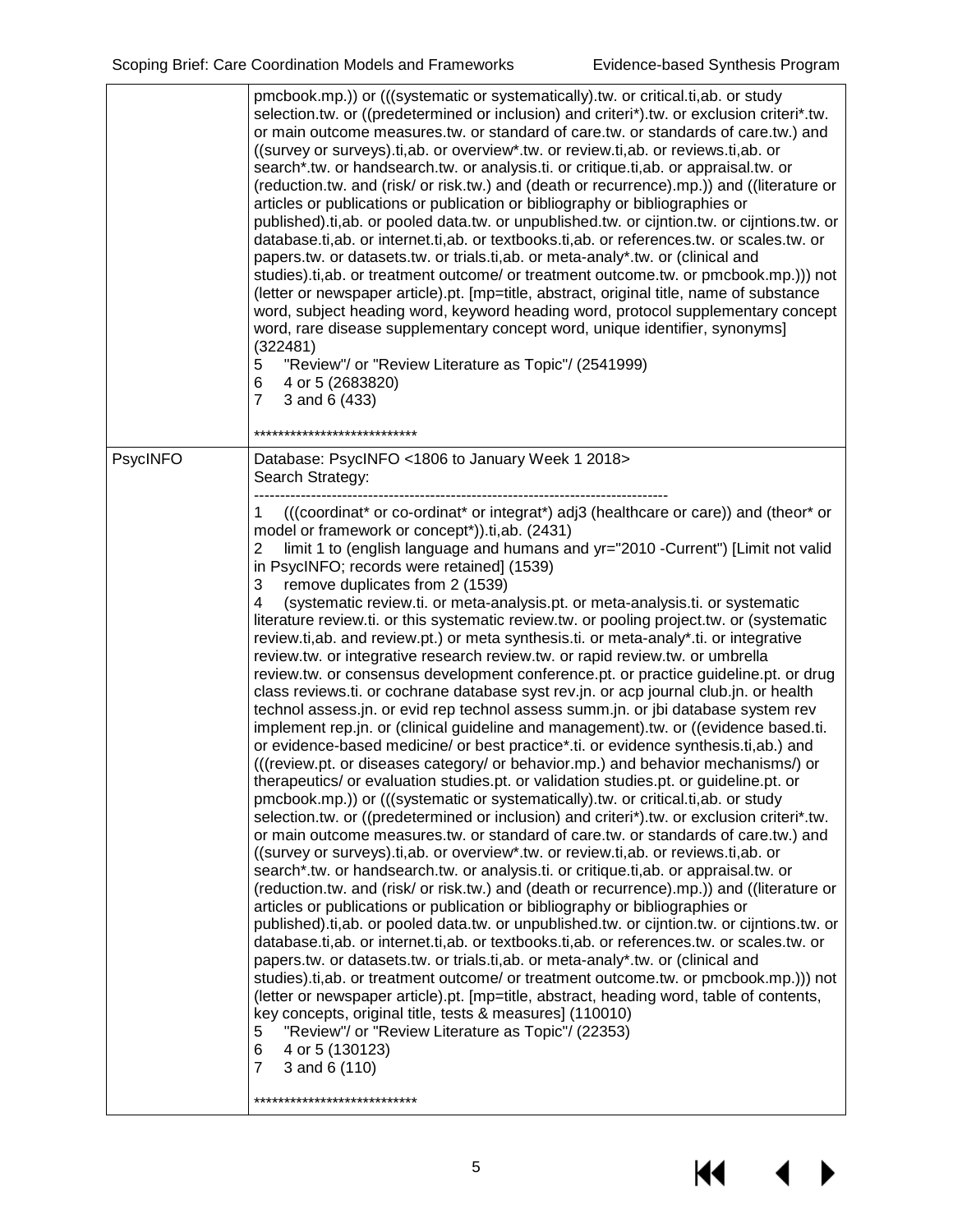14

 $\blacktriangleright$ 

| <b>CINAHL</b>   | Database: EBSCOhost - CINAHL Plus with Full Text<br>Search Strategy:                                                                                                                                                                                                                                                                                                                                                                                                                                                                                                                                                                                                                                                                                                                                                                                                                                                                                                                                                                                                                                                                                                                                                                                                                                                                                                                                                                                                                                                                                                                                             |  |  |  |  |
|-----------------|------------------------------------------------------------------------------------------------------------------------------------------------------------------------------------------------------------------------------------------------------------------------------------------------------------------------------------------------------------------------------------------------------------------------------------------------------------------------------------------------------------------------------------------------------------------------------------------------------------------------------------------------------------------------------------------------------------------------------------------------------------------------------------------------------------------------------------------------------------------------------------------------------------------------------------------------------------------------------------------------------------------------------------------------------------------------------------------------------------------------------------------------------------------------------------------------------------------------------------------------------------------------------------------------------------------------------------------------------------------------------------------------------------------------------------------------------------------------------------------------------------------------------------------------------------------------------------------------------------------|--|--|--|--|
|                 | TI ((((coordinat* OR co-ordinat* OR integrat*) N3 (healthcare OR care)) AND<br>(theor* OR model OR framework OR concept*)) ) OR AB ( (((coordinat* OR co-<br>ordinat* OR integrat*) N3 (healthcare OR care)) AND (theor* OR model OR<br>framework OR concept*)) ) (4920)<br>limit 1 to (yr="2010 - Current") (3399)<br>2<br>3<br>limit 2 to (english language) (3326)<br>(TI (systematic* n3 review*)) or (AB (systematic* n3 review*)) or (TI (systematic*<br>4<br>n3 bibliographic*)) or (AB (systematic* n3 bibliographic*)) or (TI (systematic* n3<br>literature)) or (AB (systematic* n3 literature)) or (TI (comprehensive* n3 literature)) or<br>(AB (comprehensive* n3 literature)) or (TI (comprehensive* n3 bibliographic*)) or (AB<br>(comprehensive* n3 bibliographic*)) or (TI (integrative n3 review)) or (AB (integrative<br>n3 review)) or (JN "Cochrane Database of Systematic Reviews") or (TI (information<br>n2 synthesis)) or (TI (data n2 synthesis)) or (AB (information n2 synthesis)) or (AB<br>(data n2 synthesis)) or (TI (data n2 extract*)) or (AB (data n2 extract*)) or (TI<br>(medline or pubmed or psyclit or cinahl or (psycinfo not "psycinfo database") or "web<br>of science" or scopus or embase)) or (AB (medline or pubmed or psyclit or cinahl or<br>(psycinfo not "psycinfo database") or "web of science" or scopus or embase)) or (MH<br>"Systematic Review") or (MH "Meta Analysis") or (TI (meta-analy* or metaanaly*)) or<br>(AB (meta-analy* or metaanaly*)) (96099)<br>5 3 AND 4 (278)<br>6 limit 5 to (academic journals) (151)<br>*************************** |  |  |  |  |
| <b>CDSR</b>     | Database: EBM Reviews - Cochrane Database of Systematic Reviews < 2005 to                                                                                                                                                                                                                                                                                                                                                                                                                                                                                                                                                                                                                                                                                                                                                                                                                                                                                                                                                                                                                                                                                                                                                                                                                                                                                                                                                                                                                                                                                                                                        |  |  |  |  |
|                 | January 4, 2018><br>Search Strategy:                                                                                                                                                                                                                                                                                                                                                                                                                                                                                                                                                                                                                                                                                                                                                                                                                                                                                                                                                                                                                                                                                                                                                                                                                                                                                                                                                                                                                                                                                                                                                                             |  |  |  |  |
|                 | (((coordinat* or co-ordinat* or integrat*) adj3 (healthcare or care)) and (theor* or<br>1<br>model or framework or concept*)).ti,ab. (8)<br>limit 1 to (english language and humans and yr="2010 -Current") [Limit not valid;<br>2<br>records were retained] (6)<br>remove duplicates from 2 (6)<br>3                                                                                                                                                                                                                                                                                                                                                                                                                                                                                                                                                                                                                                                                                                                                                                                                                                                                                                                                                                                                                                                                                                                                                                                                                                                                                                            |  |  |  |  |
|                 | **************************                                                                                                                                                                                                                                                                                                                                                                                                                                                                                                                                                                                                                                                                                                                                                                                                                                                                                                                                                                                                                                                                                                                                                                                                                                                                                                                                                                                                                                                                                                                                                                                       |  |  |  |  |
| <b>SocINDEX</b> | Database: EBSCOhost - SocINDEX with Full Text<br>Search Strategy:                                                                                                                                                                                                                                                                                                                                                                                                                                                                                                                                                                                                                                                                                                                                                                                                                                                                                                                                                                                                                                                                                                                                                                                                                                                                                                                                                                                                                                                                                                                                                |  |  |  |  |
|                 | TI ((((coordinat* OR co-ordinat* OR integrat*) N3 (healthcare OR care)) AND<br>1<br>(theor* OR model OR framework OR concept*)) ) OR AB ( (((coordinat* OR co-<br>ordinat* OR integrat*) N3 (healthcare OR care)) AND (theor* OR model OR<br>framework OR concept*)) ) (636)<br>limit 1 to (yr="2010 - Current") (307)<br>2<br>3<br>limit 2 to (english language and academic journals) (290)<br>(TI (systematic* n3 review*)) or (AB (systematic* n3 review*)) or (TI (systematic*<br>4<br>n3 bibliographic*)) or (AB (systematic* n3 bibliographic*)) or (TI (systematic* n3<br>literature)) or (AB (systematic* n3 literature)) or (TI (comprehensive* n3 literature)) or<br>(AB (comprehensive* n3 literature)) or (TI (comprehensive* n3 bibliographic*)) or (AB<br>(comprehensive* n3 bibliographic*)) or (TI (integrative n3 review)) or (AB (integrative<br>n3 review)) or (JN "Cochrane Database of Systematic Reviews") or (TI (information<br>n2 synthesis)) or (TI (data n2 synthesis)) or (AB (information n2 synthesis)) or (AB<br>(data n2 synthesis)) or (TI (data n2 extract*)) or (AB (data n2 extract*)) or (TI<br>(medline or pubmed or psyclit or cinahl or (psycinfo not "psycinfo database") or "web<br>of science" or scopus or embase)) or (AB (medline or pubmed or psyclit or cinahl or                                                                                                                                                                                                                                                                                               |  |  |  |  |

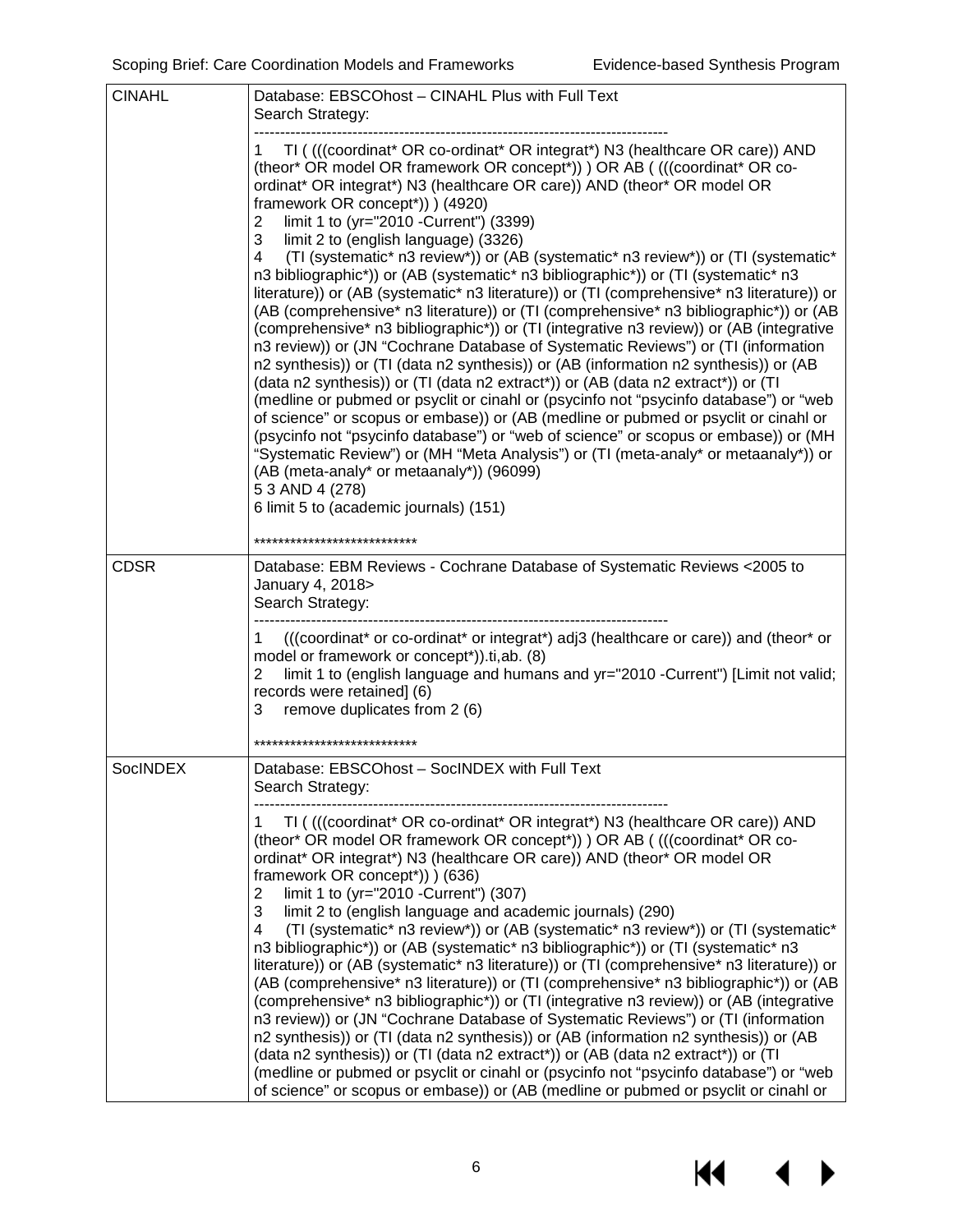**K4** 

| (psycinfo not "psycinfo database") or "web of science" or scopus or embase)) or (MH<br>"Systematic Review") or (MH "Meta Analysis") or (TI (meta-analy* or metaanaly*)) or<br>(AB (meta-analy* or metaanaly*)) (3982)<br>5 3 AND 4 (10) |
|-----------------------------------------------------------------------------------------------------------------------------------------------------------------------------------------------------------------------------------------|
| ***************************                                                                                                                                                                                                             |

| 4. Forward Citation Searching<br>Date: 2/6/18 |                                                                                                                                                                                                                                                          |  |  |  |  |
|-----------------------------------------------|----------------------------------------------------------------------------------------------------------------------------------------------------------------------------------------------------------------------------------------------------------|--|--|--|--|
| <b>Sources:</b>                               | Evidence:                                                                                                                                                                                                                                                |  |  |  |  |
| <b>SCOPUS</b>                                 | Search: By title of each framework. Title: (rated OR rating OR indicator* OR<br>measure* OR valid* OR reliab* OR outcome* OR model* OR scale* OR<br>subscale* OR questionnaire* OR method*OR intervention OR survey* OR<br>tool* OR measur* OR evaluat*) |  |  |  |  |
|                                               | Excluded results from frameworks in which we had previously identified associated<br>measures or tools:<br>Singer 2011                                                                                                                                   |  |  |  |  |
|                                               | Excluded results from frameworks not developed specifically for care coordination:<br>Alter 1993<br>$\sim$<br>Anderson 1995<br>$\sim$ 100 $\sim$<br>Bautista 2016<br>Donabedian 1966<br>۰.<br>McGrath 1991<br>Nadler 1988<br>Watzlawick 1976             |  |  |  |  |

7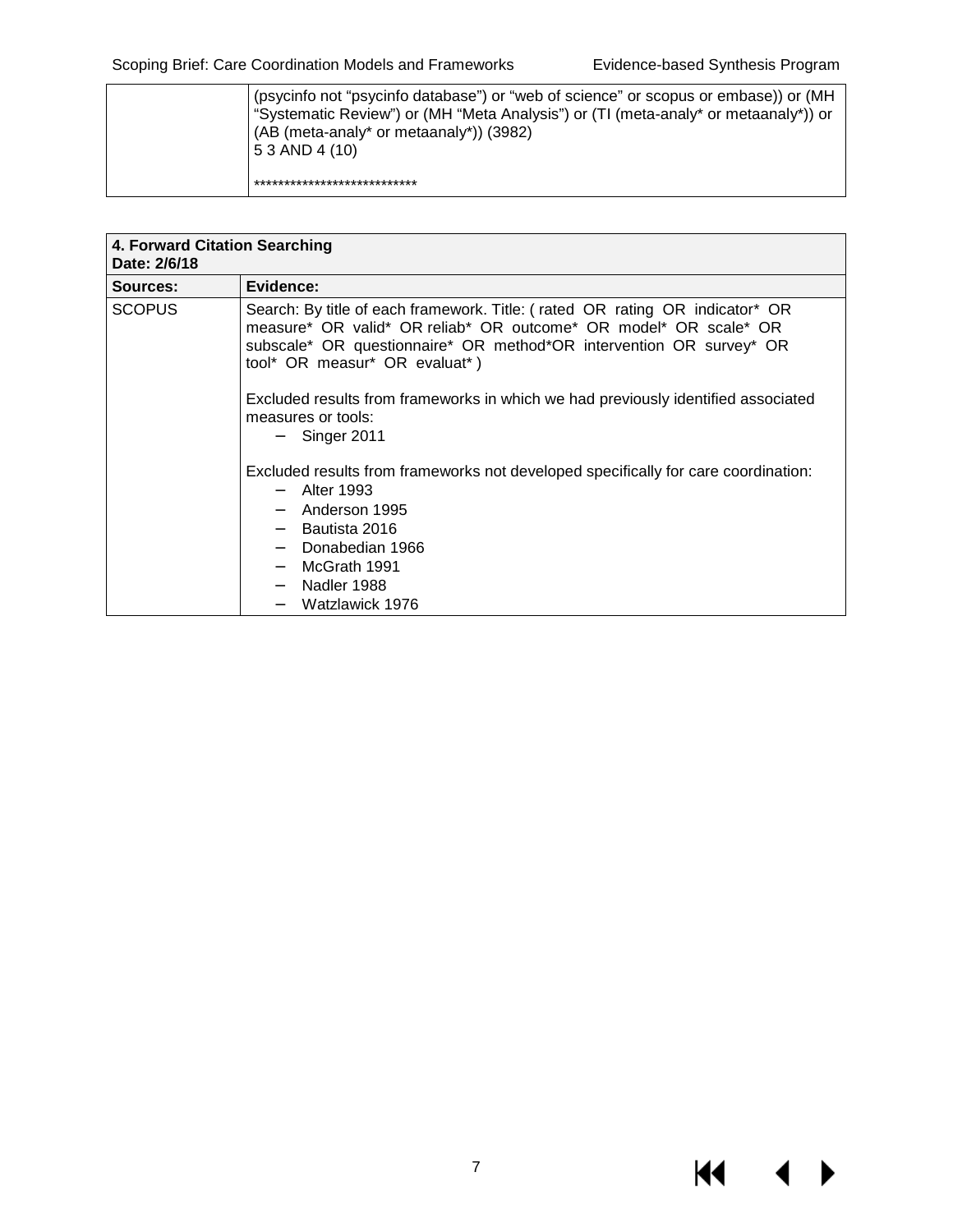#### <span id="page-8-0"></span>**LIST OF EXCLUDED STUDIES**

Exclude reasons: E1=No framework presented, E2= Framework not general care coordination, E3= Previously captured framework(s), E4= Foreign language, E5= Measure not specific to included framework; E6=Full text not located

| #              | <b>Citation</b>                                                                                                                                                                                                                                        | <b>Exclude reason</b> |
|----------------|--------------------------------------------------------------------------------------------------------------------------------------------------------------------------------------------------------------------------------------------------------|-----------------------|
| $\mathbf 1$    | Ahmed OI. Disease management, case management, care management, and<br>care coordination: A framework and a brief manual for care programs and<br>staff. Professional Case Management. 2016;21(3):137-146.                                             | E <sub>1</sub>        |
| $\overline{2}$ | Aller MB, Vargas I, Coderch J, et al. Development and testing of indicators to<br>measure coordination of clinical information and management across levels of<br>care. BMC Health Services Research. 2015;15(1).                                      | E <sub>1</sub>        |
| 3              | Atun R, de Jongh T, Secci F, Ohiri K, Adeyi O. A systematic review of the<br>evidence on integration of targeted health interventions into health systems.<br>Health Policy Plan. 2010;25(1):1-14.                                                     | E <sub>3</sub>        |
| 4              | Atun R, de Jongh T, Secci F, Ohiri K, Adeyi O. Integration of targeted health<br>interventions into health systems: A conceptual framework for analysis.<br>Health Policy Plan. 2010;25(2):104-111.                                                    | E <sub>3</sub>        |
| 5              | Axelsson R, Axelsson SB, Gustafsson J, Seemann J. Organizing integrated<br>care in a university hospital: Application of a conceptual framework.<br>International Journal of Integrated Care (IJIC). 2014;14:e019-e019.                                | E <sub>3</sub>        |
| 6              | Cano I, Alonso A, Hernandez C, et al. An adaptive case management system<br>to support integrated care services: Lessons learned from the NEXES project.<br>Journal of Biomedical Informatics. 2015;55:11-22.                                          | E1                    |
| $\overline{7}$ | Chamberlain C, MacLean S, Bawden G, et al. An 'equity' domain could<br>strengthen the utility of a framework for assessing care coordination for<br>Australian aboriginal families. International Journal of Care Coordination.<br>2016;19(1-2):42-46. | E <sub>3</sub>        |
| 8              | Chapman E, Chung H, Pincus HA. Using a continuum-based framework for<br>behavioral health integration into primary care in new york state. Psychiatric<br>Services. 2017;68(8):756-758.                                                                | E1                    |
| 9              | CIHS updates integrated care framework. Psychiatric Services.<br>2013;64(5):499-499.                                                                                                                                                                   | E <sub>3</sub>        |
| 10             | Collins S, Klinkenberg-Ramirez S, Tsivkin K, et al. Next generation<br>terminology infrastructure to support interprofessional care planning. Journal<br>of Biomedical Informatics. 2017;75:22-34.                                                     | E1                    |
| 11             | Dobmeyer AC. Overview of integrated primary<br>care.http://dx.doi.org/10.1037/0000051-002. Washington, DC: American<br>Psychological Association; US; 2018.                                                                                            | E <sub>1</sub>        |
| 12             | Epping-Jordan J, Pruitt S, Bengoa R, Wagner E. Improving the quality of<br>health care for chronic conditions. Quality and safety in health care.<br>2004;13(4):299-305.                                                                               | E <sub>3</sub>        |
| 13             | Evans JM, Baker GR, Berta W, Barnsley J. A cognitive perspective on health<br>systems integration: Results of a Canadian delphi study. BMC Health<br>Services Research. 2014;14:222.                                                                   | E <sub>3</sub>        |
| 14             | Evans JM, Baker GR. Shared mental models of integrated care: Aligning<br>multiple stakeholder perspectives. Journal of Health Organization &<br>Management. 2012;26(6):713-736.                                                                        | E1                    |
| 15             | Evans JM, Baker GR, Berta W, Barnsley J. The evolution of integrated health<br>care strategies. Advances in Health Care Management. 2013;15:125-161.                                                                                                   | E <sub>1</sub>        |

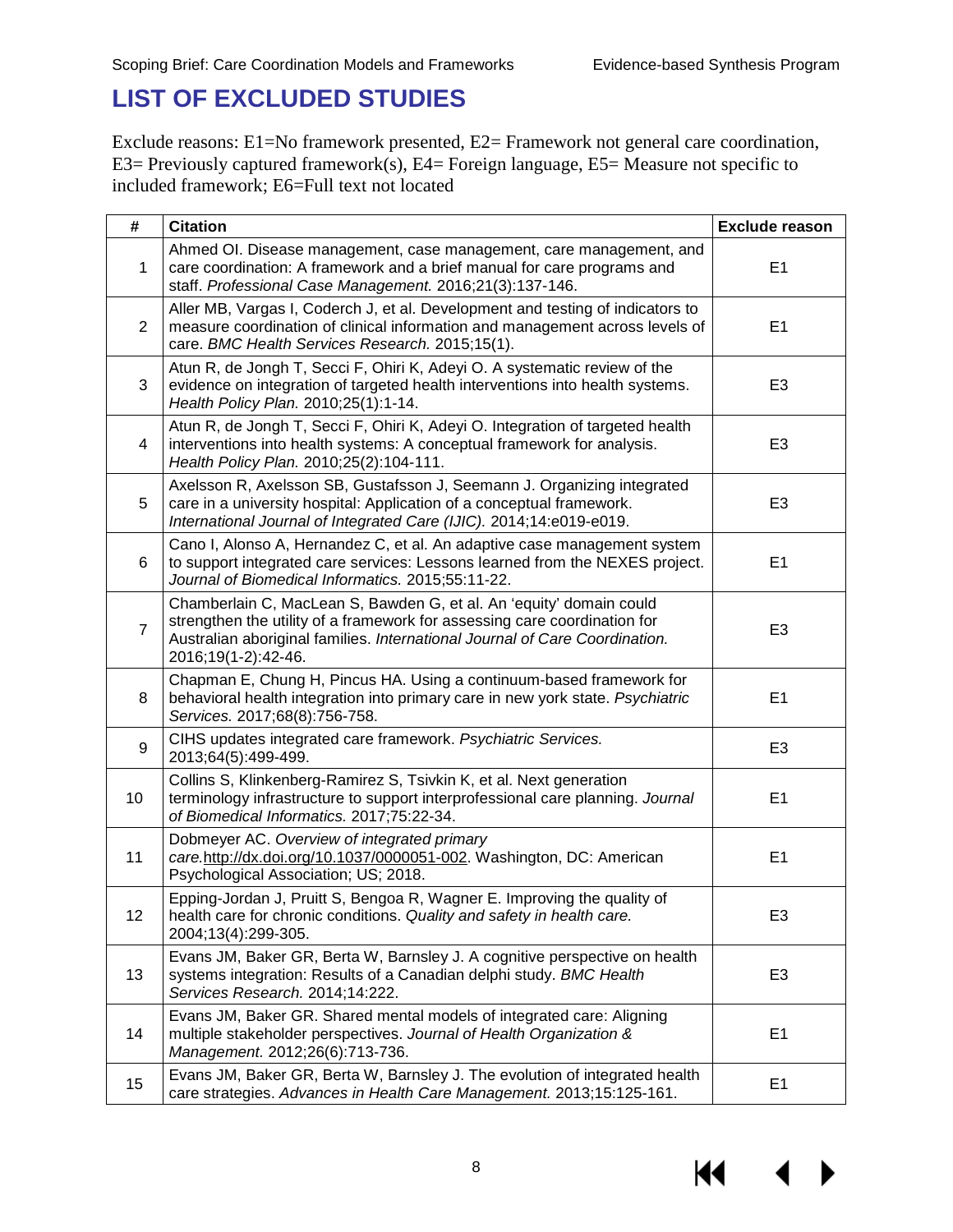| 16 | Gagliardi AR, Dobrow MJ, Wright FC. How can we improve cancer care? A<br>review of interprofessional collaboration models and their use in clinical<br>management. Surgical Oncology. 2011;20(3):146-154.                                                                                   | E1             |
|----|---------------------------------------------------------------------------------------------------------------------------------------------------------------------------------------------------------------------------------------------------------------------------------------------|----------------|
| 17 | Garcia-Subirats I, Aller MB, Vargas Lorenzo I, Vázquez Navarrete ML.<br>Adaptation and validation of the CCAENA© scale for the measurement of<br>continuity of care between healthcare levels in colombia and brazil. Gaceta<br>Sanitaria. 2015;29(2):88-96.                                | E <sub>6</sub> |
| 18 | Giese AA, Waugh M. Conceptual framework for integrated care: Multiple<br>models to achieve integrated aims. In: Integrating behavioral health and<br>primary care. New York, NY: Oxford University Press; US; 2017:3-16.                                                                    | B              |
| 19 | Gittell JH, Logan C. Relational coordination theory: A systematic review of<br>the evidence. In, 2018.                                                                                                                                                                                      | E <sub>3</sub> |
| 20 | Gofin J, Gofin R, Stimpson JP. Community-oriented primary care (COPC) and<br>the affordable care act: An opportunity to meet the demands of an evolving<br>health care system. Journal of Primary Care & Community Health.<br>2015;6(2):128-133.                                            | E <sub>3</sub> |
| 21 | Grone O, Garcia-Barbero M. Integrated care: A position paper of the WHO<br>European office for integrated health care services. Int J Integr Care.<br>2001;1:e21.                                                                                                                           | E <sub>2</sub> |
| 22 | Heath B, Romero PW, Reynolds K. A standard framework for levels of<br>integrated healthcare. SAMHSA-HRSA center for integrated health solutions.<br>Substance Abuse and Mental Health Services Administration–Health<br>Resources and Services Administration, Washington, DC. 2013.        | E <sub>2</sub> |
| 23 | Heaton J, Corden A, Parker G. 'Continuity of care': A critical interpretive<br>synthesis of how the concept was elaborated by a national research<br>programme. Int J Integr Care. 2012;12:e12.                                                                                             | E <sub>3</sub> |
| 24 | Hui D, Bruera E. Models of integration of oncology and palliative care. Annals<br>of Palliative Medicine. 2015;4(3):89-98.                                                                                                                                                                  | E <sub>2</sub> |
| 25 | Kreisberg D, Thomas DS, Valley M, Newell S, Janes E, Little C. Vulnerable<br>populations in hospital and health care emergency preparedness planning: A<br>comprehensive framework for inclusion. Prehospital & Disaster Medicine.<br>2016;31(2):211-219.                                   | E <sub>2</sub> |
| 26 | Linnenkamp R, Drenkard K. Coordinating care: Shifts in perspective. Nursing<br>Administration Quarterly. 2016;40(2):122-129.                                                                                                                                                                | E <sub>2</sub> |
| 27 | Lüdecke D. Patient centredness in integrated care: Results of a qualitative<br>study based on a systems theoretical framework. International Journal of<br>Integrated Care (IJIC). 2014;14:e031-e031.                                                                                       | E <sub>1</sub> |
| 28 | Marlowe D. Integrated care: Applying theory to practice. Journal of Family<br>Psychotherapy. 2012;23(4):339-342.                                                                                                                                                                            | E1             |
| 29 | McDonald KM, Sundaram V, Bravata DM, et al. Closing the quality gap: A<br>critical analysis of quality improvement strategies (vol. 7: Care coordination).<br>AHRQ technical reviews. Rockville (MD): Agency for Healthcare Research<br>and Quality (US); 2007.                             | E1             |
| 30 | Mensah EO, Aikins MK, Gyapong M, Anto F, Bockarie MJ, Gyapong JO.<br>Extent of integration of priority interventions into general health systems: A<br>case study of neglected tropical diseases programme in the western region of<br>ghana. PLoS Neglected Tropical Diseases. 2016;10(5). | E <sub>5</sub> |
| 31 | Minkman MM, Vermeulen RP, Ahaus KT, Huijsman R. The implementation of<br>integrated care: The empirical validation of the development model for<br>integrated care. BMC Health Services Research. 2011;11:177                                                                               | E1             |
| 32 | Navickas R, Onder G, Jureviciene E, Gargalskaite U. Multimorbidity care<br>model applicability assessment across different healthcare settings: JA-                                                                                                                                         | E <sub>1</sub> |

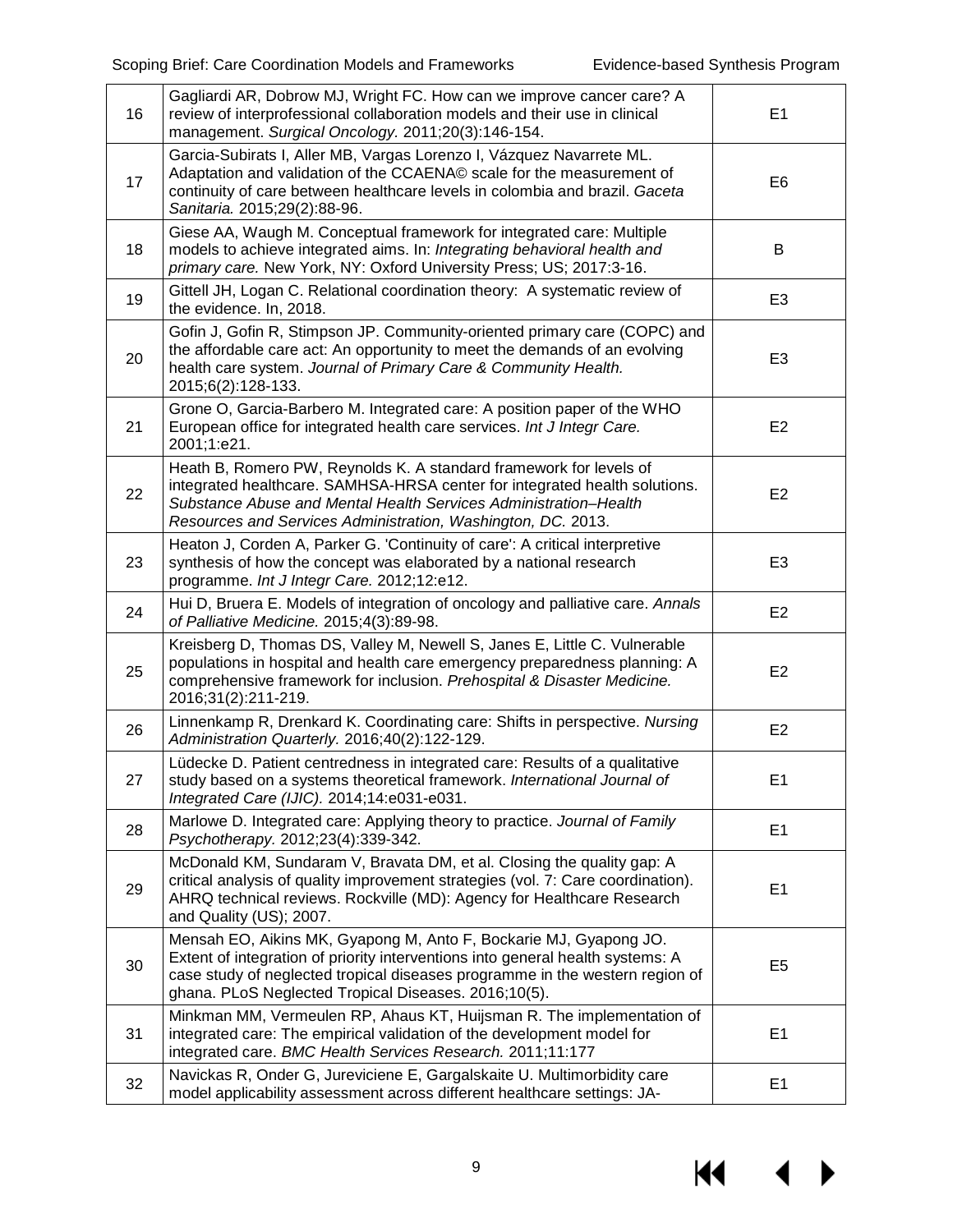|    | CHRODIS task 32016.                                                                                                                                                                                                                                                                                     |                |
|----|---------------------------------------------------------------------------------------------------------------------------------------------------------------------------------------------------------------------------------------------------------------------------------------------------------|----------------|
| 33 | Oni T, McGrath N, BeLue R, et al. Chronic diseases and multi-morbidity--a<br>conceptual modification to the WHO ICCC model for countries in health<br>transition. BMC Public Health. 2014;14:575.                                                                                                       | E <sub>3</sub> |
| 34 | Parekh AK, Goodman RA, Gordon C, Koh HK, Conditions HHSIWoMC.<br>Managing multiple chronic conditions: A strategic framework for improving<br>health outcomes and quality of life. Public Health Reports. 2011;126(4):460-<br>471.                                                                      | E <sub>2</sub> |
| 35 | Peek C. National integration academy council. Lexicon for behavioral health<br>and primary care integration: Concepts and definitions developed by expert<br>consensus. 2013.                                                                                                                           | E <sub>1</sub> |
| 36 | Peek CJ. Integrated behavioral health and primary care: A common language.<br>In: Integrated behavioral health in primary care: Evaluating the evidence,<br>identifying the essentials.http://dx.doi.org/10.1007/978-1-4614-6889-9_2 New<br>York, NY: Springer Science + Business Media; US; 2013:9-31. | E <sub>1</sub> |
| 37 | Prætorius T, Becker MC. How to achieve care coordination inside health care<br>organizations: Insights from organization theory on coordination in theory and<br>in action. International Journal of Care Coordination. 2016;18(4):85-92.                                                               | E <sub>2</sub> |
| 38 | Radwin LE, Cabral HJ, Woodworth TS. Effects of race and language on<br>patient-centered cancer nursing care and patient outcomes. J Health Care<br>Poor Underserved. 2013;24(2):619-632.                                                                                                                | E <sub>5</sub> |
| 39 | Radwin LE, Cabral HJ, Wilkes G. Relationships between patient-centered<br>cancer nursing interventions and desired health outcomes in the context of<br>the health care system. Res Nurs Health. 2009;32(1):4-17.                                                                                       | E <sub>3</sub> |
| 40 | Scholz J, Minaudo J. Registered nurse care coordination: Creating a<br>preferred future for older adults with multimorbidity. Online Journal of Issues<br>in Nursing. 2015;20(3):4.                                                                                                                     | E <sub>1</sub> |
| 41 | Schultz EM, McDonald KM. What is care coordination? International Journal<br>of Care Coordination. 2014;17(1-2):5-24.                                                                                                                                                                                   | E <sub>1</sub> |
| 42 | Schultz EM, Pineda N, Lonhart J, Davies SM, McDonald KM. A systematic<br>review of the care coordination measurement landscape. BMC Health Serv<br>Res. 2013;13:119.                                                                                                                                    | E <sub>1</sub> |
| 43 | Sengers M, Bongers IMB, Roeg DPK. Investigation into coordinating<br>dependencies between care pathways within mental healthcare: A qualitative<br>case study and pilot testing of a new theoretical framework. International<br>Journal of Care Coordination. 2014;17(3/4):99-104.                     | E1             |
| 44 | Sheridan N, Kenealy T, Kuluski K, McKillop A, Parsons J, Wong-Cornall C.<br>Are patient and carer experiences mirrored in the practice reviews of self-<br>management support (PRISMS) provider taxonomy? Int J Integr Care.<br>2017;17(2):8.                                                           | E <sub>1</sub> |
| 45 | Siouta N, Van Beek K, Payne S, et al. Is the content of guidelines/pathways a<br>barrier for the integration of palliative care in chronic heart failure (CHF) and<br>chronic pulmonary obstructive disease (COPD)? A comparison with the case<br>of cancer in Europe. BMC Palliative Care. 2017;16(1). | E <sub>5</sub> |
| 46 | Srinivas P. Modeling clinical workflow in daily ICU rounds to support task-<br>based patient monitoring and care. 2015.                                                                                                                                                                                 | E <sub>6</sub> |
| 47 | Stein VK, Barbazza ES, Tello J, Kluge H. Towards people-centred health<br>services delivery: A framework for action for the World Health Organisation<br>(who) european region. Int J Integr Care. 2013;13:e058.                                                                                        | E <sub>1</sub> |
| 48 | Strandberg-Larsen M. Measuring integrated care. Danish Medical Bulletin.<br>2011;58(2):B4245.                                                                                                                                                                                                           | E <sub>3</sub> |
| 49 | Struckmann V, Leijten FRM, van Ginneken E, et al. Relevant models and                                                                                                                                                                                                                                   | E <sub>3</sub> |

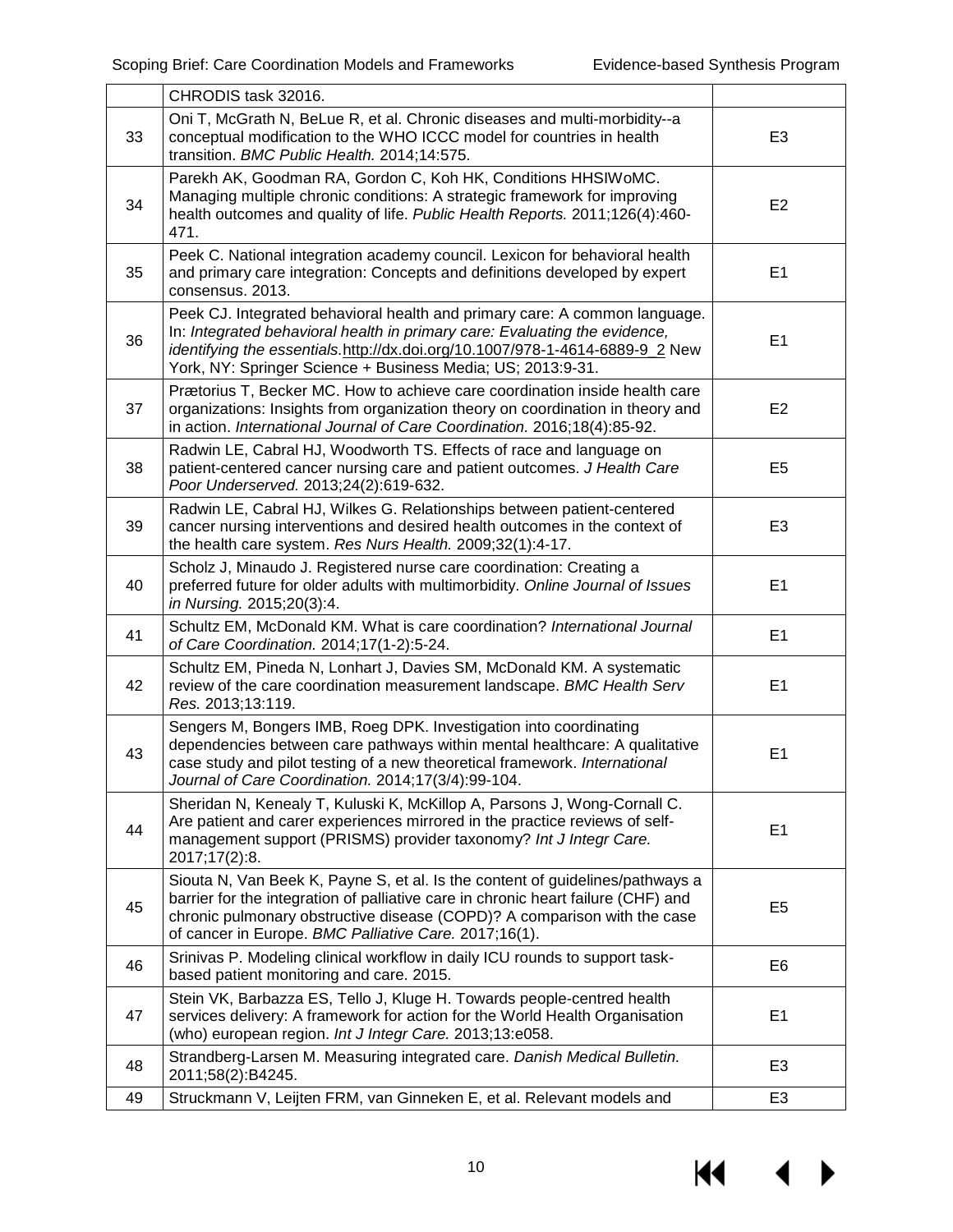$M \cdot 1$ 

 $\blacktriangleright$ 

|    | elements of integrated care for multi-morbidity: Results of a scoping review.<br>Health Policy. 2018;122(1):23-35.                                                                                                                                      |                |
|----|---------------------------------------------------------------------------------------------------------------------------------------------------------------------------------------------------------------------------------------------------------|----------------|
| 50 | Suter E, Oelke N, Adair C, Waddell C, Armitage G, Huebner L. Health<br>systems integration. Definitions, processes and impact: A research synthesis.<br>Calgary, AB: Calgary Health Region. 2007.                                                       | E <sub>3</sub> |
| 51 | Suter E, Oelke ND, da Silva Lima MAD, et al. Indicators and measurement<br>tools for health systems integration: A knowledge synthesis. International<br>Journal of Integrated Care. 2017;17(6).                                                        | E1             |
| 52 | Trouve H, Couturier Y, Etheridge F, Saint-Jean O, Somme D. The path<br>dependency theory: Analytical framework to study institutional integration.<br>The case of france. Int J Integr Care. 2010;10:e049.                                              | E1             |
| 53 | Valentijn PP, Boesveld IC, van der Klauw DM, et al. Towards a taxonomy for<br>integrated care: A mixed-methods study. Int J Integr Care. 2015;15:e003.                                                                                                  | E <sub>3</sub> |
| 54 | Valentijn PP, Vrijhoef HJ, Ruwaard D, Boesveld I, Arends RY, Bruijnzeels<br>MA. Towards an international taxonomy of integrated primary care: A Delphi<br>consensus approach. BMC Family Practice. 2015;16:64.                                          | E <sub>3</sub> |
| 55 | Valentijn PP, Biermann C, Bruijnzeels MA. Value-based integrated (renal)<br>care: Setting a development agenda for research and implementation<br>strategies. BMC Health Services Research. 2016;16:330.                                                | E <sub>3</sub> |
| 56 | Valentine MA, Nembhard IM, Edmondson AC. Measuring teamwork in health<br>care settings: A review of survey instruments. Med Care. 2015;53(4):e16-30.                                                                                                    | E <sub>5</sub> |
| 57 | van der Klauw D, Molema H, Grooten L, Vrijhoef H. Identification of<br>mechanisms enabling integrated care for patients with chronic diseases: A<br>literature review. Int J Integr Care. 2014;14:e024.                                                 | E1             |
| 58 | Van Houdt S, Sermeus W, Vanhaecht K, De Lepeleire J. Focus groups to<br>explore healthcare professionals' experiences of care coordination: Towards a<br>theoretical framework for the study of care coordination. BMC Family Practice.<br>2014;15:177. | E <sub>3</sub> |
| 59 | Van Houdt S, Heyrman J, Vanhaecht K, Sermeus W, De Lepeleire J. Care<br>pathways across the primary-hospital care continuum: Using the multi-level<br>framework in explaining care coordination. BMC Health Services Research.<br>2013;13:296.          | E <sub>3</sub> |
| 60 | Vrijhoef HJM. Care coordination and its evaluation: From big data to big<br>picture. International Journal of Care Coordination. 2016;18(4):65-66.                                                                                                      | E <sub>3</sub> |
| 61 | Weinberg DB, Lusenhop RW, Gittell JH, Kautz CM. Coordination between<br>formal providers and informal caregivers. Health Care Manage Rev.<br>2007;32(2):140-149.                                                                                        | E <sub>1</sub> |
| 62 | Weston CM, Yune S, Bass EB, et al. A concise tool for measuring care<br>coordination from the provider's perspective in the hospital setting. Journal of<br>Hospital Medicine. 2017;12(10):811-817.                                                     | E <sub>5</sub> |
| 63 | Young GJ, Charns MP, Desai K, et al. Patterns of coordination and clinical<br>outcomes: A study of surgical services. Health Serv Res. 1998;33(5 Pt<br>1):1211-1236.                                                                                    | E1             |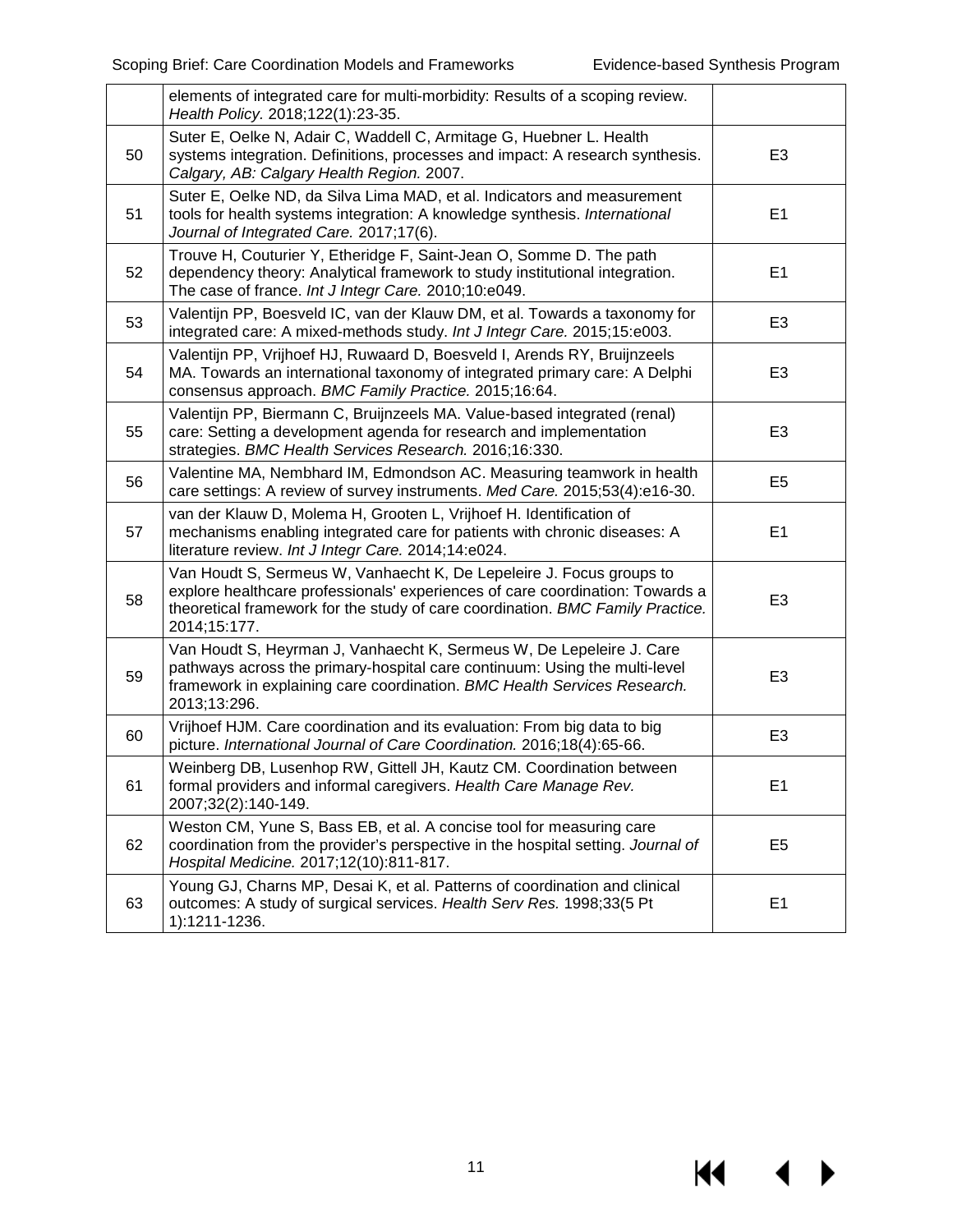#### <span id="page-12-0"></span>**APPENDIX A: TABLE 1**

Table 1 provides more details about the purpose, central features, and structure of all the individual frameworks (see additional Excel file for full data abstraction).

| <b>Framework</b>                                                            | <b>Purpose</b>                                                                                                                                                                                    | <b>Central feature</b>                                                                                                                                               | <b>Framework structure</b>                                                                                                                                                                                                                                                                                                   |
|-----------------------------------------------------------------------------|---------------------------------------------------------------------------------------------------------------------------------------------------------------------------------------------------|----------------------------------------------------------------------------------------------------------------------------------------------------------------------|------------------------------------------------------------------------------------------------------------------------------------------------------------------------------------------------------------------------------------------------------------------------------------------------------------------------------|
| Alter, 1993*2,36<br>US<br>(Inter-<br>organizational<br>Network Theory)      | As reported in Van<br>Houdt 2013: "Develop<br>inter-organizational<br>networks"                                                                                                                   | Unknown                                                                                                                                                              | As reported in Van Houdt 2013:<br>External factors, Structure, Task<br>characteristics, Administrative<br>operational processes, Goals,<br>Organizational or inter-<br>organizational outcome                                                                                                                                |
| Andersen,<br>19951,2,33<br>US<br>(Andersen<br><b>Behavior</b><br>Framework) | Originally intended to<br>predict and explain<br>use of health care<br>services by individuals                                                                                                    | Behaviors of health care<br>delivery participants.                                                                                                                   | Coordination of health services<br>relates to 3 concepts:<br>predisposing characteristics,<br>enabling resources, need for<br>coordination.                                                                                                                                                                                  |
| Bainbridge, 2010 <sup>6</sup><br>Canada                                     | Uses a systems<br>approach to describe<br>the overarching<br>structure for<br>examining palliative<br>care networks (PCNs)                                                                        | The nature and extent of<br>inter-professional<br>collaboration                                                                                                      | Integration = $System$ structure (3)<br>components) + Process of Care<br>(4 components) + Patient<br>Outcomes (3 components)                                                                                                                                                                                                 |
| Bautista, 2016 <sup>5</sup><br>Singapore                                    | To operationalize the<br>concept and<br>measurement of<br>integrated care and<br>enable systematic<br>evaluation of<br>instruments                                                                | Struct and process<br>constructs used to<br>describe degree of<br>integration                                                                                        | IOM continuum of care model<br>(health promotion to long-term<br>care) and continuum of<br>integration (linkage to full) layered<br>on Rainbow Model (6<br>dimensions)                                                                                                                                                       |
| Benzer, 20157<br>US                                                         | Characterize<br>relationships between<br>organizational process<br>antecedents and<br>outcomes for primary<br>care-mental health<br>integration in the VA<br>based on key<br>informant interviews | Standardized and<br>personal coordination (ie,<br>interpersonal<br>communication<br>processes)                                                                       | Defines and describes potential<br>impact on integrated care for 7<br>organizational concepts related to<br>personal (4 concepts) and<br>standardized (3 concepts)<br>coordination                                                                                                                                           |
| Billings, 2014 <sup>8</sup><br>EU<br>(INTERLINKS)<br>Framework for<br>LTC)  | Develop a concept<br>and methodology to<br>describe and analyze<br>long-term care (LTC)<br>and its links with the<br>health and social care<br>system                                             | Underpinned by Ideal<br>pathways of the<br>individual client, reflecting<br>a human functioning<br>perspective applicable to<br>older frail and dependent<br>people. | Six main interlinked<br>(nonhierarchical) themes (Identity<br>of LTC, Policy & Governance,<br>Pathways & Processes,<br>Management & Leadership,<br>Organizational Structures, Means<br>& Resources) corresponding to<br>the most important features of a<br>LTC system that are all centered<br>around People as the central |

#### **Table 1. Key Features of Overall Included Models and Frameworks**



feature.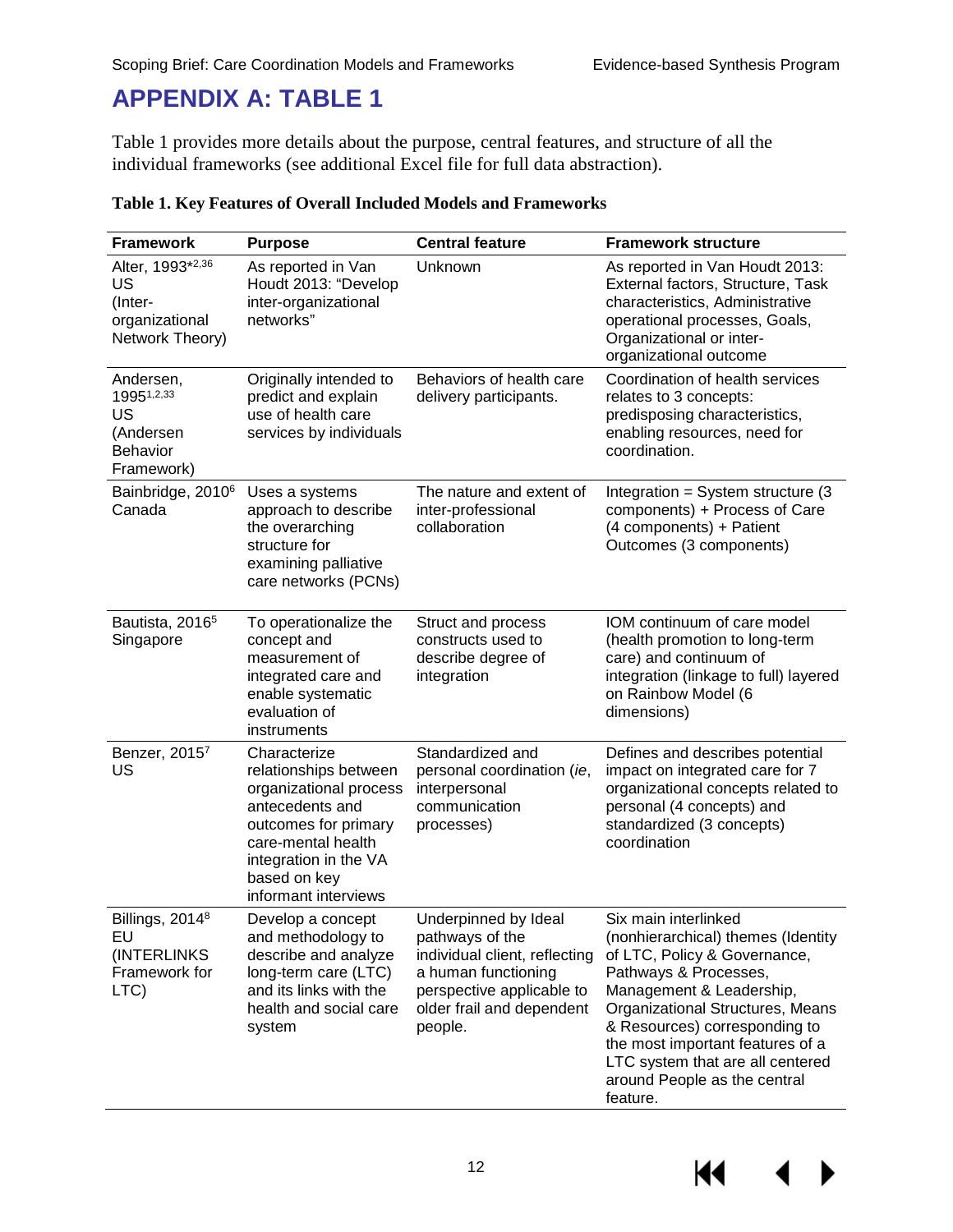| <b>Framework</b>                                                                                              | <b>Purpose</b>                                                                                                                                                                                       | <b>Central feature</b>                                                                              | <b>Framework structure</b>                                                                                                                                                                                                                                                                                                      |
|---------------------------------------------------------------------------------------------------------------|------------------------------------------------------------------------------------------------------------------------------------------------------------------------------------------------------|-----------------------------------------------------------------------------------------------------|---------------------------------------------------------------------------------------------------------------------------------------------------------------------------------------------------------------------------------------------------------------------------------------------------------------------------------|
| Bradbury, 2014 <sup>9</sup><br>UK<br>(AQuA Integrated<br>Care)                                                | Identify and define<br>system enablers                                                                                                                                                               | Health care value                                                                                   | Identified 8 system enablers that<br>comprise integration and<br>contribute to health care value:<br>Leadership, Service and Care<br>Model Design, Workforce Role<br>design/skills/capacity, Information<br>and IT, Financial and contractual<br>mechanisms, Culture,<br>Governance, Patient and<br><b>Caregiver Engagement</b> |
| Calciolari, 2016 <sup>10</sup><br>Italy                                                                       | Analysis of the<br>conditions or<br>antecedents of<br>integration, including<br>context and culture                                                                                                  | Contextual, cultural and<br>organizational features                                                 | Influential factors grouped into 4<br>categories: (1) Contextual traits,<br>(2) organizational arrangements,<br>(3) transition management<br>culture, and (4) operating means                                                                                                                                                   |
| Donabedian,<br>19661,2,34<br>US<br>(Donabedian's<br>Quality<br>Framework)                                     | To identify key<br>linkages between<br>factors within the care<br>delivery system that<br>are within the control<br>of the medical<br>professionals to facility<br>evaluation of quality of<br>care. | The level of the<br>physician-patient<br>interaction                                                | Identifies 3 domains: (1)<br>Structures of care provide<br>resources and mechanisms for<br>(2) Processes of Care to be<br>carried out, in order to improve<br>(3) Health Outcomes.                                                                                                                                              |
| Evans, 2016 <sup>11</sup><br>Canada<br>(Context and<br>Capabilities for<br><b>Integrating Care</b><br>$-CCIC$ | To identify key<br>organizational context<br>and capabilities for<br>integration and their<br>mechanisms.                                                                                            | Leadership Approach,<br>Clinician Engagement<br>and Leadership and<br>Readiness for Change.         | 18 organizational factors in 3<br>categories: = Basic Structures (6<br>organizational factors) + People<br>and Values (7 organizational<br>factors) + Key Processes (4<br>organizational factors)                                                                                                                               |
| Gittell, 2002 <sup>1,2,12</sup><br>US<br>(Relational<br>Coordination<br>Framework)                            | Describe the dynamics<br>present in teamwork<br>or collaboration and<br>how they may mediate<br>coordinating<br>mechanisms and<br>performance<br>outcomes.                                           | Relationships between<br>participants - 'Relational<br>coordination'                                | Identifies 3 relational coordination<br>mechanisms (communication,<br>shared goals and knowledge and<br>mutual respect and helpfulness)<br>and conditions of uncertainty as<br>key factors and described how<br>they impact 3 organizational<br>coordinating mechanisms<br>(routines, boundary spanners,<br>and team meetings   |
| Gittell, 2004 <sup>1,2,13</sup><br>US<br>(Multi-level<br>Framework)                                           | Describe<br>organizational design<br>and network<br>perspectives for<br>coordination within<br>and across<br>organizations                                                                           | The dynamic and<br>interrelated phenomena<br>of intra- and inter-<br>organizational<br>coordination | Depicts the impact of<br>organizational design factors on<br>organization coordination<br>networks and in turn on quality<br>and efficiency for 3 levels: (1)<br>within an organization, (2)<br>between organizations, and (3)<br>considering if same mechanisms<br>are used both within and between<br>organizations.          |
| Hepworth, 2010 <sup>14</sup><br>Australia<br>(Team Focused<br>and Clinical                                    | <b>Practical framework</b><br>for building integrated<br>teams                                                                                                                                       | Care team                                                                                           | Team integration is a reiterative<br>process involving planning, team<br>monitoring meetings, clinical<br>content meetings, followed by                                                                                                                                                                                         |

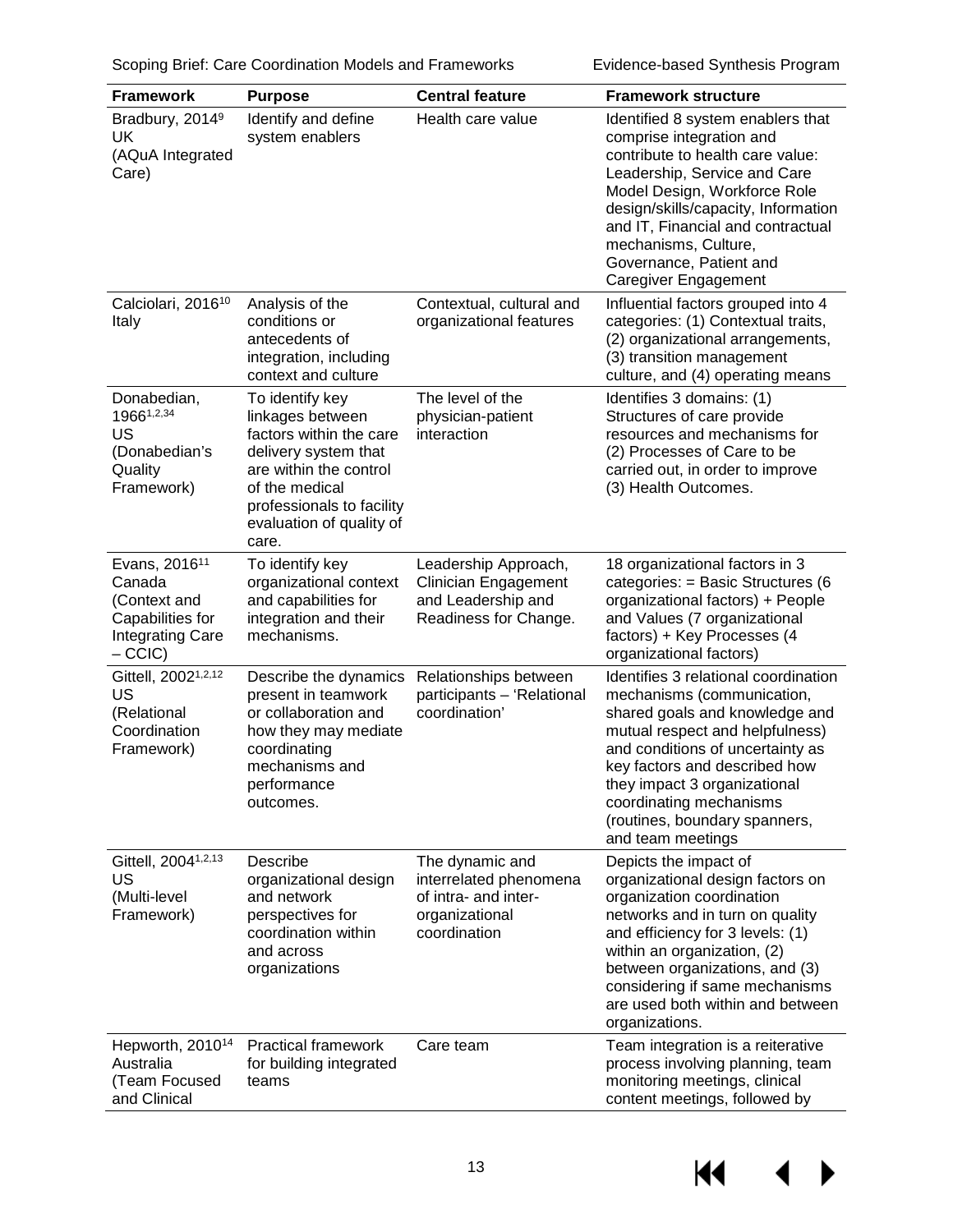Scoping Brief: Care Coordination Models and Frameworks **Evidence-based Synthesis Program** 

| <b>Framework</b>                                                                                                             | <b>Purpose</b>                                                                                                                                   | <b>Central feature</b>                                                                                                                     | <b>Framework structure</b>                                                                                                                                                                                                                                                                                                                                                 |
|------------------------------------------------------------------------------------------------------------------------------|--------------------------------------------------------------------------------------------------------------------------------------------------|--------------------------------------------------------------------------------------------------------------------------------------------|----------------------------------------------------------------------------------------------------------------------------------------------------------------------------------------------------------------------------------------------------------------------------------------------------------------------------------------------------------------------------|
| Content<br>Framework)                                                                                                        |                                                                                                                                                  |                                                                                                                                            | review, monitoring, and<br>evaluation.                                                                                                                                                                                                                                                                                                                                     |
| Kates, 2012 <sup>15</sup><br>Canada<br>(Quality<br>Improvement and<br>Innovation<br>Partnership<br>Improvement<br>Framework) | To describe the key<br>elements of high-<br>performing, well-<br>integrated primary<br>care and the supports<br>required to attain it.           | Major constituencies that<br>primary care serves; the<br>desired outcomes of<br>primary care; and<br>enabling organizational<br>attributes | 3 components: $(1)$ Core =<br>patients, their families and the<br>communities in which they live;<br>(2) Surrounding that core is a ring<br>representing<br>the 6 key characteristics of a<br>transformed<br>model of primary care; (3) The<br>lower part of the framework<br>depicts the desired outcomes: the<br>3 domains of IHI's Triple Aim.                          |
| Klein, 2001*2,16<br>US<br>(Five Phases of<br>Team<br>Coordination)                                                           | As reported in Van<br>Houdt 2013: "Define<br>the characteristics of<br>team<br>interactions/describe<br>the features of team<br>coordination"    | Unknown                                                                                                                                    | As reported in Van Houdt 2013:<br>Exchange of information, Goals,<br>Team outcome                                                                                                                                                                                                                                                                                          |
| Leijten, 2018 <sup>17</sup><br>The Netherlands<br>(SELFIE)                                                                   | Identify and structure<br>relevant concepts for<br>integrated care for<br>multi-morbidity based<br>on literature review<br>and expert discussion | Holistic understanding of<br>the person in their<br>environment                                                                            | The individual is the core of the<br>framework, around which<br>integrated care concepts are<br>grouped by 6 adapted WHO<br>health system components and,<br>within which, by micro, meso, and<br>macro levels.                                                                                                                                                            |
| Lemieux-Charles,<br>200618<br>Canada<br>(ITEM)                                                                               | To conceptualize<br>relationships between<br>multiple dimensions of<br>team context,<br>structure, processes<br>and outcomes.                    | Health care team<br>effectiveness                                                                                                          | Depicts interactions between task<br>design (task type, task features,<br>team composition), team<br>processes, and team psycho-<br>social traits that lead to team<br>effectiveness and the contribution<br>of organizational context and<br>social and policy change to task<br>design                                                                                   |
| Malhotra, 2007 <sup>2,19</sup><br>US<br>(Cognitive<br><b>Workflow Model)</b>                                                 | To delineate workflow,<br>role players, devices,<br>protocols and<br>communications in the<br>critical care<br>environment                       | Cognitive principles                                                                                                                       | A continuous cycle, with no start<br>or finish, for 7 critical zones: (1)<br>re-orientation and pre-planning,<br>(2) goal formulation, (3) goal<br>execution, (4) transfers, (5)<br>admission, (6) reassessment, (7)<br>evening sign-out                                                                                                                                   |
| McDonald, 2014 <sup>4</sup><br>Shultz<br>2013{Schultz,<br>2013 #13}<br>US                                                    | To organize measures<br>of care coordination                                                                                                     | Identification of key<br>domains important for<br>measurement                                                                              | Specifies that measurement must<br>consider: (1) Goals; (2)<br>Mechanisms of coordination:<br>activities and broad approaches<br>(specified 14 domains); (3)<br>Coordination effects/experiences<br>which can perceived differently<br>depending on perspective<br>(including patient/family, health<br>care professionals, and system);<br>(4) coordination measures; and |

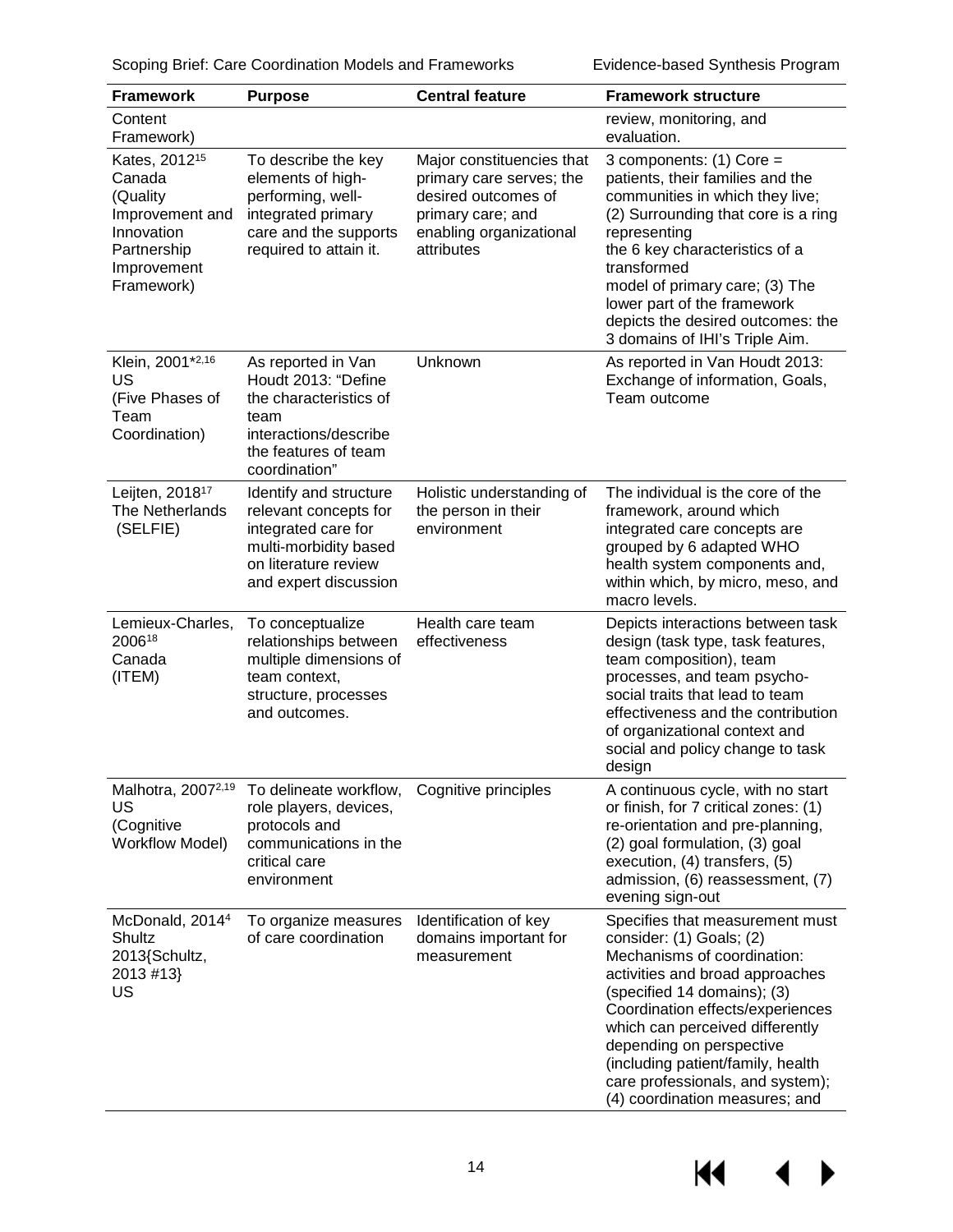| <b>Framework</b>                                                                                          | <b>Purpose</b>                                                                                                                                                                                    | <b>Central feature</b>                                                                                        | <b>Framework structure</b>                                                                                                                                                                                                                                                  |
|-----------------------------------------------------------------------------------------------------------|---------------------------------------------------------------------------------------------------------------------------------------------------------------------------------------------------|---------------------------------------------------------------------------------------------------------------|-----------------------------------------------------------------------------------------------------------------------------------------------------------------------------------------------------------------------------------------------------------------------------|
|                                                                                                           |                                                                                                                                                                                                   |                                                                                                               | (5) Context                                                                                                                                                                                                                                                                 |
| McGrath, 1991 <sup>2,37</sup><br>US<br>(Time,<br>Interaction, and<br>Performance<br>Theory)               | Conceptualization of<br>groups and group<br>activity at a level of<br>molarity and<br>complexity that<br>reflects the nature of<br>groups in everyday<br>life.                                    | Time                                                                                                          | Describes 4 modes (inception,<br>problem solving, conflict<br>resolution, execution) for each of<br>3 key functions (production, well-<br>being, member support) and<br>direct and indirect paths across<br>modes                                                           |
| Minkman, 2012 <sup>20</sup><br>The Netherlands<br>(Development<br>Model for<br>Integrated Care -<br>DMIC) | Identify high-priority<br>elements and clusters<br>of a quality<br>management model<br>for integrated care                                                                                        | General approach<br>towards multiple patient<br>categories and its broad<br>definition of integrated<br>care. | 89 unique elements grouped into<br>9 clusters and development<br>characterized by 4 developmental<br>phases                                                                                                                                                                 |
| Nadler, 1988*1,2,35<br>US/UK<br>(Organizational<br>Design<br>Framework)                                   | To characterize how<br>the flow of information<br>among participants is<br>a function of the<br>demands of the<br>situation and the<br>capabilities of the<br>organization to move<br>information | Organizations as<br>information processing<br>systems                                                         | 3 concepts that underpin choices<br>about organizational design:<br>information requirements,<br>information-processing capacity<br>and match or fit between them<br>and the key influencing settings<br>and patients' factors and<br>coordinating mechanisms.              |
| Oliver, 2010 <sup>2,21</sup><br>US/UK<br>(Integrative<br>Model)                                           | Integrating patient and<br>family participation<br>into interdisciplinary<br>collaborative hospice<br>practice                                                                                    | Patient/family                                                                                                | Non-linear model that identifies 4<br>key components (context,<br>structure, process and<br>outcomes), all with feedback<br>loops between them and all of<br>which may encourage or<br>discourage family involvement in<br>teams.                                           |
| Palmer, 2018 <sup>23</sup><br>EU<br>(Multimorbidity<br>Care Model JA-<br>CHRODIS)                         | Identify key<br>components of<br>integrated and<br>multidimensional care<br>pathways for<br>multimorbid patients                                                                                  | Focus on service delivery                                                                                     | 16 components across 5 domains<br>$=$ Delivery of care (4 components)<br>+ Decision Support (3<br>components) + Self-Management<br>(3 components) + information<br>systems and technology (4<br>components) + access to social<br>and community resources (2<br>components) |
| Radwin, 2016 <sup>24</sup><br>US                                                                          | <b>Expands existing</b><br>frameworks on<br>coordination across<br>transitions                                                                                                                    | Delineates important<br>distinctions between<br>patient-centered care and<br>coordination                     | Temporal portrayal of how<br>pretransition patient-centered<br>care and outcomes affect<br>continuity and clinician activities,<br>which in turn affect patient-<br>centered care and outcomes in<br>the setting after the transition.                                      |
| Reader, 2009 <sup>2,25</sup><br>UK<br>(Framework of<br>Team<br>Performance)                               | To describe the<br>relationship among<br>teamwork structures,<br>behaviors and<br>performance in the<br>ICU.                                                                                      | Team performance                                                                                              | Depicts a continuous cycle of 3<br>types of inputs (team, task,<br>leader) leading to 4 categories of<br>team processes (communication,<br>leadership, coordination and<br>decision making), which lead to 2                                                                |

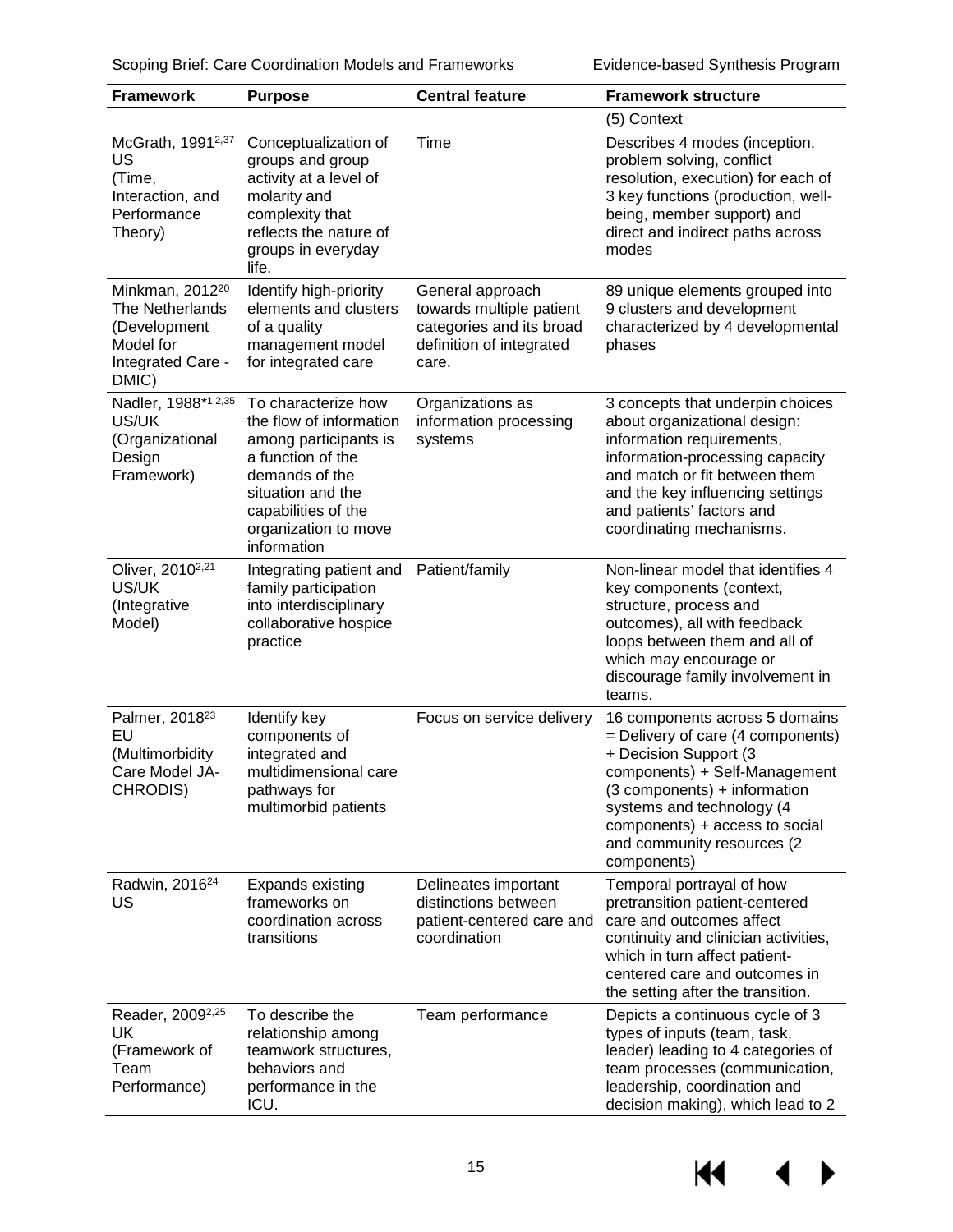| <b>Framework</b>                                                                                           | <b>Purpose</b>                                                                                                                                        | <b>Central feature</b>                                                                                                                                                                                                                                      | <b>Framework structure</b>                                                                                                                                                                                                                                                                                                                                                                                    |
|------------------------------------------------------------------------------------------------------------|-------------------------------------------------------------------------------------------------------------------------------------------------------|-------------------------------------------------------------------------------------------------------------------------------------------------------------------------------------------------------------------------------------------------------------|---------------------------------------------------------------------------------------------------------------------------------------------------------------------------------------------------------------------------------------------------------------------------------------------------------------------------------------------------------------------------------------------------------------|
|                                                                                                            |                                                                                                                                                       |                                                                                                                                                                                                                                                             | types of outputs (patient<br>outcomes and team outcomes),<br>which in turn lead back to the<br>inputs.                                                                                                                                                                                                                                                                                                        |
| Shigayeva,<br>2010 <sup>26</sup><br>UK                                                                     | To help explore the<br>influence of integration<br>on the sustainability of<br>communicable<br>disease control<br>programs within a<br>health system. | Program drivers (eg,<br>funders, policy makers,<br>managers, community<br>leaders, advocates, etc)                                                                                                                                                          | Organized interactions into 4<br>levels along a continuum (none,<br>linkage, coordination, integration)<br>and illustrates the influences of<br>and interactions between 4 key<br>health systems and program<br>components (governance,<br>financing, service delivery,<br>information systems), each<br>including structural and functional<br>elements, and the drivers'<br>problem definition on 4 outputs |
| Singer, 2011 <sup>27</sup><br>US<br>(Integrated<br>Patient Care)                                           | To further clarify the<br>object of integration<br>and its essential<br>components                                                                    | Patients' central role as<br>active participants;<br>patient centeredness                                                                                                                                                                                   | Integrated care = coordination $(5)$<br>dimensions) + patient<br>centeredness (2 dimensions).                                                                                                                                                                                                                                                                                                                 |
| Strandberg-<br>Larsen, 2009 <sup>39</sup><br>Denmark                                                       | Enable analysis of<br>care coordination<br>measurement<br>methods                                                                                     | Criteria for sound<br>measures                                                                                                                                                                                                                              | Measurement criteria: theoretical<br>model, concept defined, defined<br>level of analysis, structural-,<br>cultural-, and process aspects,<br>relative measure, quantitative<br>measure, internal validity, test of<br>validity across settings                                                                                                                                                               |
| Siouta, 2016 <sup>28</sup><br>Belgium<br>(Part of InSup-C)                                                 | Generically<br>demonstrate how to<br>integrate palliative<br>care (PC) both in<br>cancer and chronic<br>disease                                       | The importance of<br>employing a PC-trained<br>multidisciplinary team<br>with a threefold focus of<br>treatment, consulting and<br>training.                                                                                                                | Identifies 5 aspects of integration                                                                                                                                                                                                                                                                                                                                                                           |
| Valentijn, 2013 <sup>29</sup><br><b>The Netherlands</b><br>(Rainbow Model<br>of Integrated<br>Care - RMIC) | Describe inter-<br>relationships among<br>the dimensions of<br>integrated care from a<br>primary care<br>perspective.                                 | The guiding principle was<br>the core value of primary<br>care as the integration of<br>the biomedical,<br>psychological and social<br>dimensions of health and<br>well-being, expressed as<br>person-focused and<br>population-based care in<br>the model. | Delivery of integrated person-<br>focused and population-based<br>care involves 4 dimensions of<br>integration that play<br>complementary roles on the<br>micro, meso, and macro levels<br>and are linked through normative<br>and functional integration                                                                                                                                                     |
| Van Houdt, 2013 <sup>2</sup><br>Belgium                                                                    | Update existing<br>theoretical frameworks<br>for the study of care<br>coordination                                                                    | Summarizes common<br>and key concepts of care<br>coordination that<br>emerged from existing<br>frameworks                                                                                                                                                   | Key concepts: external factors,<br>structure, task characteristics,<br>cultural factors, knowledge and<br>technology, need for<br>coordination, administrative<br>operational processes, exchange<br>of information/communication,<br>goals, roles, quality of<br>relationship, patient outcome,<br>team outcome, organizational or                                                                           |

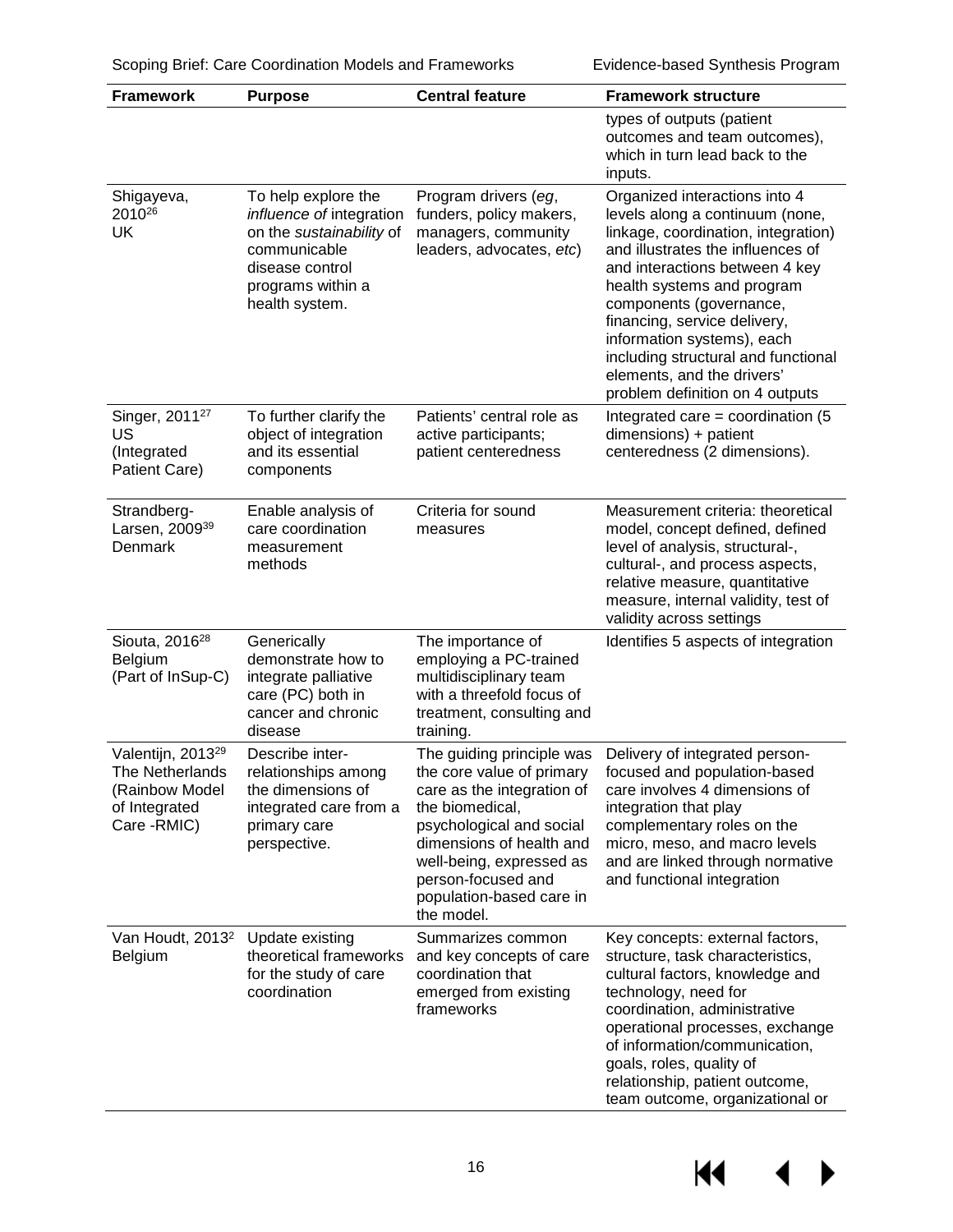Scoping Brief: Care Coordination Models and Frameworks Evidence-based Synthesis Program

KI.

▶

| <b>Framework</b>                                                                                                          | <b>Purpose</b>                                                                                                                                                                                   | <b>Central feature</b>                    | <b>Framework structure</b>                                                                                                                                                                                                                                                                                                                |
|---------------------------------------------------------------------------------------------------------------------------|--------------------------------------------------------------------------------------------------------------------------------------------------------------------------------------------------|-------------------------------------------|-------------------------------------------------------------------------------------------------------------------------------------------------------------------------------------------------------------------------------------------------------------------------------------------------------------------------------------------|
|                                                                                                                           |                                                                                                                                                                                                  |                                           | inter-organizational outcome                                                                                                                                                                                                                                                                                                              |
| Watzlawick,<br>1967/2000 <sup>2,38,48</sup><br>Germany<br>(Interaction<br>Model)                                          | As reported in Van<br>Houdt 2013: "Identify<br>five axioms of<br>interactional<br>communication"                                                                                                 | Communication /<br>interactional patterns | As reported in Van Houdt 2013:<br>Exchange of information, Quality<br>of relationships, Patient outcome                                                                                                                                                                                                                                   |
| Weaver, 2018 <sup>30</sup><br>US                                                                                          | To unpack the<br>complex relationships<br>between care<br>coordination<br>mechanisms,<br>processes, integrating<br>conditions and patient<br>outcomes.                                           | Teamwork-oriented<br>behaviors            | Care coordination $=$ How 'context<br>and setting' (moderators/inputs) +<br>'coordination mechanisms'<br>(inputs) + 'emergent integrating<br>conditions' (mediators) impact<br>'coordinating actions' (proximal,<br>behavioral processes) and<br>'outcomes' (proximal and distal<br>outcomes) in both intrateam and<br>inter-team groups. |
| Zlateva, 201531<br>US<br>(PCMH CC<br>Conceptual<br>Model)<br>$\Phi$ TT. $-1.1$ . $\lambda = 1$ . $-1.1$ . $\Gamma = 11.1$ | To describe the<br>structures (inputs) and<br>processes (activities)<br>involved in essential<br>domains and<br>subdomains of care<br>coordination in the<br>primary-care safety-<br>net setting | <b>Systems</b>                            | Identifies 5 cyclic system<br>domains.                                                                                                                                                                                                                                                                                                    |

\*Unable to locate full text

Abbreviations: LTC= Long-term Care; AQuA= Advancing Quality Alliance; CCIC= Context and Capabilities for Integrating Care; SELFIE= Sustainable intEgrated chronic care modeLs formulti-morbidity: delivery, FInancing, and performance; ITEM= Integrated Team Effectiveness Model; DMIC= Development Model for Integrated Care; JA-CHRODIS= Joint Action on Chronic Diseases and Promoting Healthy Ageing across the Life Cycle; InSup-C= Integrated Palliative Care: Am EU Framework 7 Programme; RMIC= Rainbow Model of Integrated Care; PCMH CC= Patient Centered Medical Home Care Coordination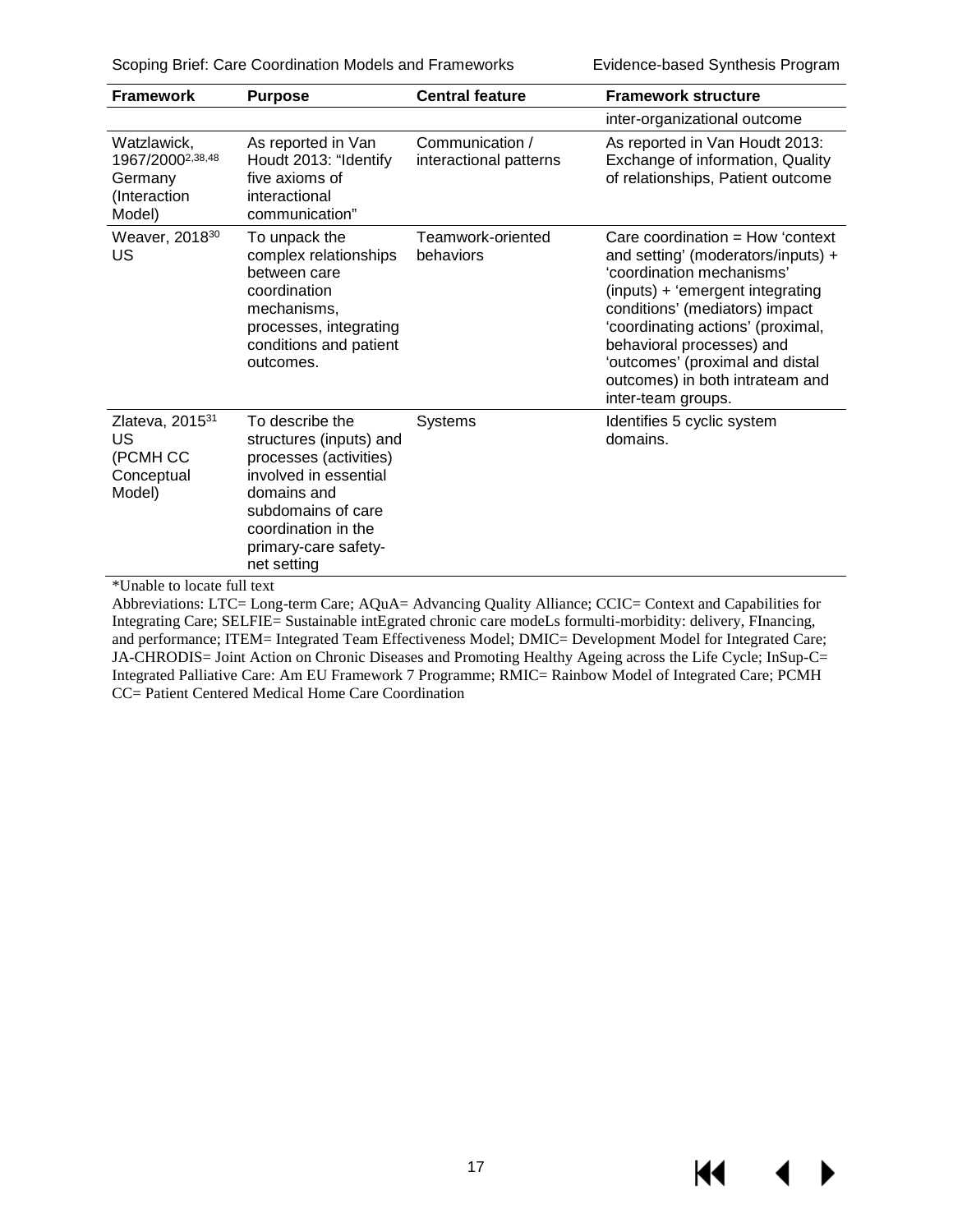#### **PEER REVIEW DISPOSITION**

<span id="page-18-0"></span>

| <b>Comment Reviewer</b><br><b>Number</b> | <b>Number</b>                                                               | <b>Comment</b>                                                                                                                                                                                                                                                                                                                                                                                                                                                                                                                                                             | <b>Author Response</b>                                                                                                                                                                                                                                                                                                                                                                                                                                                                                                                                                                                                                                                                                                                                                                                                                                                                                                         |  |  |  |
|------------------------------------------|-----------------------------------------------------------------------------|----------------------------------------------------------------------------------------------------------------------------------------------------------------------------------------------------------------------------------------------------------------------------------------------------------------------------------------------------------------------------------------------------------------------------------------------------------------------------------------------------------------------------------------------------------------------------|--------------------------------------------------------------------------------------------------------------------------------------------------------------------------------------------------------------------------------------------------------------------------------------------------------------------------------------------------------------------------------------------------------------------------------------------------------------------------------------------------------------------------------------------------------------------------------------------------------------------------------------------------------------------------------------------------------------------------------------------------------------------------------------------------------------------------------------------------------------------------------------------------------------------------------|--|--|--|
|                                          | Are the objectives, scope, and methods for this review clearly described?   |                                                                                                                                                                                                                                                                                                                                                                                                                                                                                                                                                                            |                                                                                                                                                                                                                                                                                                                                                                                                                                                                                                                                                                                                                                                                                                                                                                                                                                                                                                                                |  |  |  |
| $\mathbf{1}$ .                           | 1                                                                           | Yes                                                                                                                                                                                                                                                                                                                                                                                                                                                                                                                                                                        | None                                                                                                                                                                                                                                                                                                                                                                                                                                                                                                                                                                                                                                                                                                                                                                                                                                                                                                                           |  |  |  |
| 2.                                       | $\overline{2}$                                                              | No - the objective and scope are so large it is unclear where the<br>boundaries for the information - what is the question or problem at<br>hand - the problem to be solved was - what do we know about how<br>organizations systematically approach care coordination and what<br>approaches seem to have the most evidence - do they focus on<br>alignment and organizational structure or on team building or<br>communication - what do we know about how they define the work of<br>care coordination and who does the work - what training or skills are<br>required | Added the following to the Purpose section to clarify the<br>boundaries of the information: "Evidence Compendium on care<br>coordination theoretical models and conceptual frameworks that<br>(1) identifies new models/frameworks published since the most<br>recent systematic review in 2010, (2) provides structured data<br>abstraction on key components of each model/framework in a<br>sortable format, (3) a very brief descriptive summary of key<br>components across models/frameworks, and (4) an annotated<br>bibliography. Findings from this Evidence Compendium will be<br>used by the VHA's State of the Art (SOTA) Care Coordination<br>Conference's Measures, Models and Definitions work group as a<br>foundation for discussion and further identification of and<br>organization by major concepts."                                                                                                    |  |  |  |
| 3.                                       | 3                                                                           | Yes                                                                                                                                                                                                                                                                                                                                                                                                                                                                                                                                                                        | None                                                                                                                                                                                                                                                                                                                                                                                                                                                                                                                                                                                                                                                                                                                                                                                                                                                                                                                           |  |  |  |
|                                          |                                                                             | Is there any indication of bias in our synthesis of the evidence?                                                                                                                                                                                                                                                                                                                                                                                                                                                                                                          |                                                                                                                                                                                                                                                                                                                                                                                                                                                                                                                                                                                                                                                                                                                                                                                                                                                                                                                                |  |  |  |
| 4.                                       | 1                                                                           | No                                                                                                                                                                                                                                                                                                                                                                                                                                                                                                                                                                         | None                                                                                                                                                                                                                                                                                                                                                                                                                                                                                                                                                                                                                                                                                                                                                                                                                                                                                                                           |  |  |  |
| 5.                                       | $\overline{2}$                                                              | Yes - the Naylor and Wagner models where absent from the review<br>the Case Management Society of America's model was not included<br>nor was the medicare coordinated care demonstration (MCCD)                                                                                                                                                                                                                                                                                                                                                                           | Thank you for these suggestions. We identified the Naylor and<br>Wagner models in our search, but both were excluded, either at<br>the abstract or full-text level, as they were descriptions of<br>implementation models or interventions but did not describe<br>theoretical or conceptual frameworks based on our understanding.<br>We have reviewed the Medicare Coordinated Care Demonstration<br>project, but did not include it as it is a randomized trial of care<br>coordination interventions, but does not describe a theoretical or<br>conceptual framework. We were unable to locate a model for the<br>Case Management Society of America. We have reached out to<br>the reviewer and requested assistance with the location of this<br>framework. At the time of finalization of this report, we had not yet<br>received this publication and, thus, were not able to consider its<br>relevance for inclusion. |  |  |  |
| 6.                                       | 3                                                                           | <b>No</b>                                                                                                                                                                                                                                                                                                                                                                                                                                                                                                                                                                  | None                                                                                                                                                                                                                                                                                                                                                                                                                                                                                                                                                                                                                                                                                                                                                                                                                                                                                                                           |  |  |  |
|                                          | Are there any published or unpublished studies that we may have overlooked? |                                                                                                                                                                                                                                                                                                                                                                                                                                                                                                                                                                            |                                                                                                                                                                                                                                                                                                                                                                                                                                                                                                                                                                                                                                                                                                                                                                                                                                                                                                                                |  |  |  |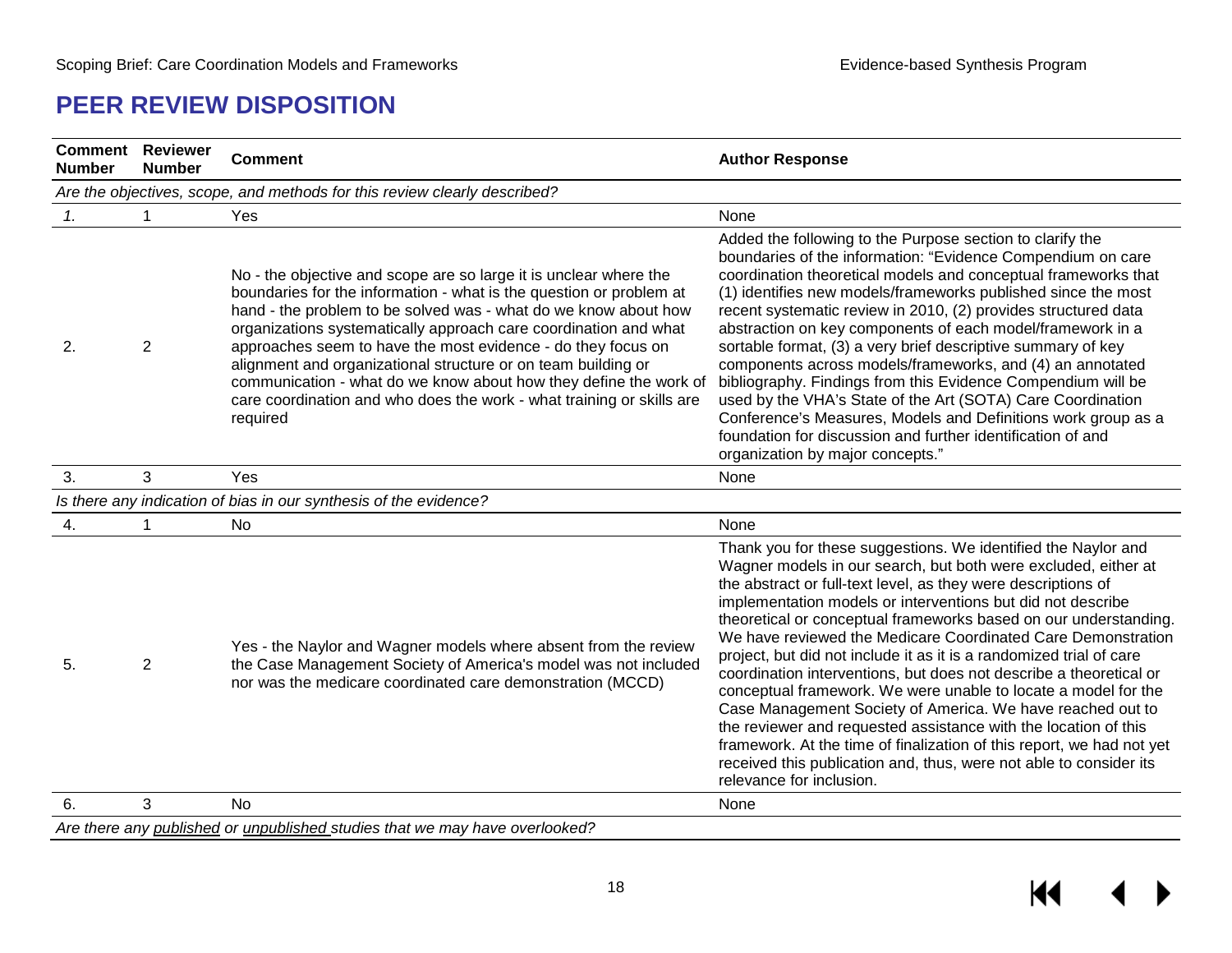| 7. |                | The Care Coordination Measures Atlas includes a framework, so it<br>could be categorized as providing a framework. The Schultz et al<br>BMC HSR 2013 article on Care Coordination Measures Landscape<br>could be used as the index article for the Atlas framework (since the<br>framework description is more detailed in the original Atlas as<br>opposed to the updated one included in the ESP report). This article<br>was not included in the ESP report but was provided as applicable at<br>the outset of the project since it conveys a conceptual framework. In<br>addition, AHRQ commissioned development of a care coordination<br>survey aligned with this framework. Therefore, this framework now<br>has a measure connected directly with it, which could be noted in the<br>column about whether a framework has a measure connected with it:<br>https://www.ahrq.gov/sites/default/files/wysiwyg/professionals/preven<br>tion-chronic-care/improve/coordination/ccqmpc/ccqmp-pc-<br>development.pdf | Agreed. The ESP report already includes the Care Coordination<br>Measures Atlas as a framework for organizing measures. It is<br>listed in Tables 2, 5 and 11 and in the Excel data abstraction table<br>and uses the McDonald 2014 AHRQ publication as the source.<br>We also cited Shultz 2013 as one of the article in which we<br>searched the reference list and ran a forward citation search.<br>We've linked Schultz 2013 to McDonald 2014 and added the<br>aligned AHRQ measure, Care Coordination Quality Measure for<br>Primary Care (CCQM-PC), to Table 10 and updated the numbers<br>in Table 1. |
|----|----------------|-----------------------------------------------------------------------------------------------------------------------------------------------------------------------------------------------------------------------------------------------------------------------------------------------------------------------------------------------------------------------------------------------------------------------------------------------------------------------------------------------------------------------------------------------------------------------------------------------------------------------------------------------------------------------------------------------------------------------------------------------------------------------------------------------------------------------------------------------------------------------------------------------------------------------------------------------------------------------------------------------------------------------|---------------------------------------------------------------------------------------------------------------------------------------------------------------------------------------------------------------------------------------------------------------------------------------------------------------------------------------------------------------------------------------------------------------------------------------------------------------------------------------------------------------------------------------------------------------------------------------------------------------|
| 8. | $\overline{2}$ | Yes - see above                                                                                                                                                                                                                                                                                                                                                                                                                                                                                                                                                                                                                                                                                                                                                                                                                                                                                                                                                                                                       | None                                                                                                                                                                                                                                                                                                                                                                                                                                                                                                                                                                                                          |
| 9. | 3              | Yes - New publication: Singer, S. J., Kerrissey, M., Friedberg, M., &<br>Phillips, R. (2018). A Comprehensive Theory of Integration. Medical<br>Care Research and Review, 1-23. Online ahead of print.<br>http://doi.org/10.1177/1077558718767000                                                                                                                                                                                                                                                                                                                                                                                                                                                                                                                                                                                                                                                                                                                                                                     | Thank you for notifying of this new article. As this was published<br>past our search date of December 2017, in order to add it, we<br>would also need to do an update search to systematically seek<br>out all other potentially eligible new frameworks and add them as<br>well. We consider this new work that could be done as part of a<br>sequel with an expanded scope that is being discussed for<br>broader VA use beyond the SOTA.                                                                                                                                                                  |

*Additional suggestions or comments can be provided below. If applicable, please indicate the page and line numbers from the draft report.*

| 10. |  | I reviewed an updated version of the report that responded to mine<br>and others initial comments on the draft in the ESP Review system.<br>Per Kim Peterson, the updated version incorporated "the addition of<br>4 frameworks, a new Executive Summary with bullet points<br>highlighting where approaches and mechanisms overlap, unique<br>features of interest and gaps, and an additional 7 new summary<br>tables and text from pages 13 to 21 supporting and providing more<br>detail on the bulleted summary points." The additional material was<br>quite useful for discussions among the SOTA workgroup on models,<br>measures and definition (MMD Workgroup), and led to a major<br>recommendation from the group to either 1) expand the scope for the<br>current report, or 2) anticipate a subsequent ESP project to enhance<br>the evidence available on models and measures for use by the VA.<br>The current report met the needs of the SOTA workgroup and<br>discussions, but has gaps with respect to the current VA context. | We are glad to hear<br>workgroup in terms of<br>identification of majo<br>potential for a seque<br>beyond the SOTA. |
|-----|--|----------------------------------------------------------------------------------------------------------------------------------------------------------------------------------------------------------------------------------------------------------------------------------------------------------------------------------------------------------------------------------------------------------------------------------------------------------------------------------------------------------------------------------------------------------------------------------------------------------------------------------------------------------------------------------------------------------------------------------------------------------------------------------------------------------------------------------------------------------------------------------------------------------------------------------------------------------------------------------------------------------------------------------------------------|---------------------------------------------------------------------------------------------------------------------|
|-----|--|----------------------------------------------------------------------------------------------------------------------------------------------------------------------------------------------------------------------------------------------------------------------------------------------------------------------------------------------------------------------------------------------------------------------------------------------------------------------------------------------------------------------------------------------------------------------------------------------------------------------------------------------------------------------------------------------------------------------------------------------------------------------------------------------------------------------------------------------------------------------------------------------------------------------------------------------------------------------------------------------------------------------------------------------------|---------------------------------------------------------------------------------------------------------------------|

that this report met the needs of the SOTA of serving as a foundation for discussion and or concepts. We look forward to discussing the  $e$ l with an expanded scope for broader VA use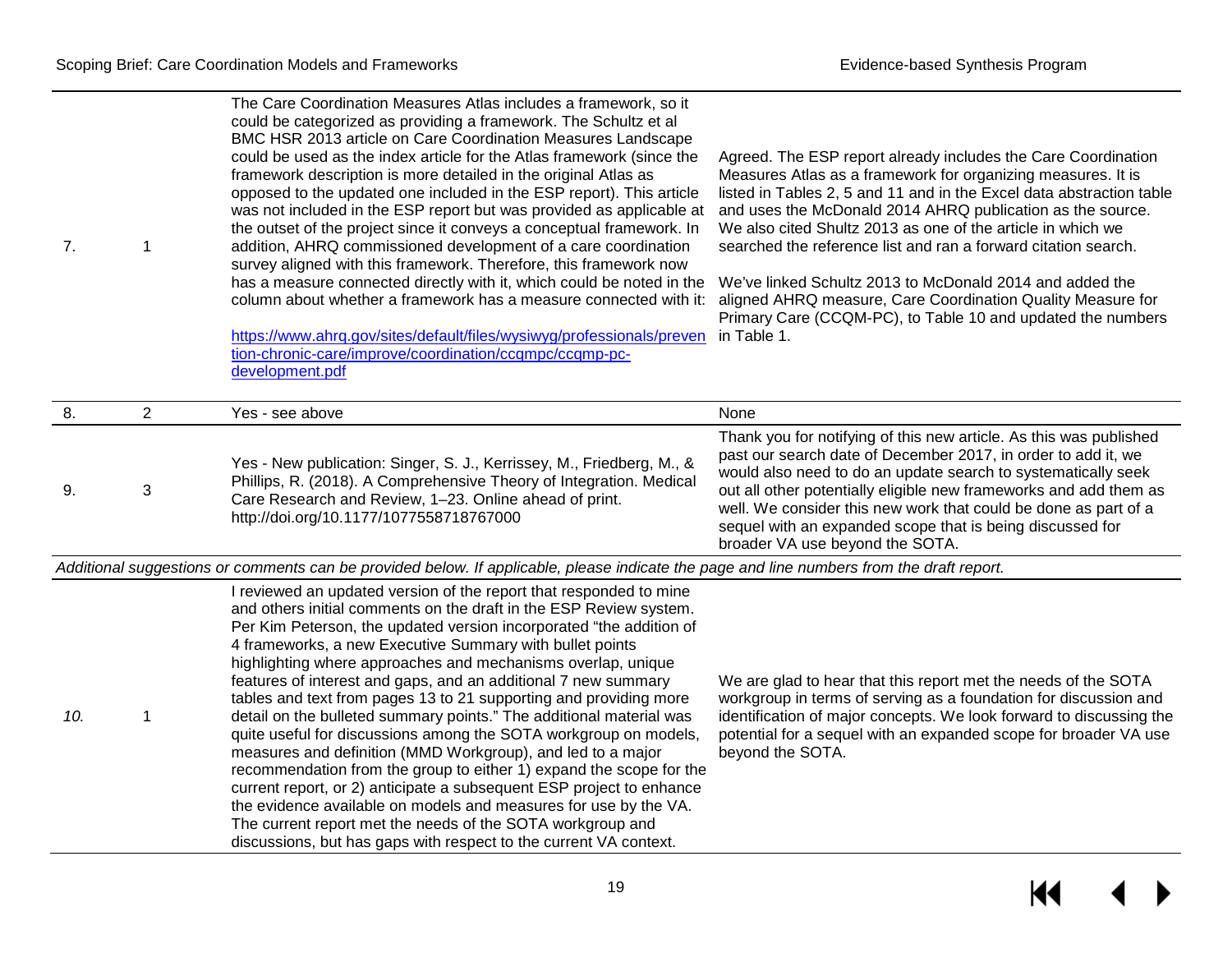|     |             | This comment by no means implies that the report fell short of the<br>specified goals and scope. I am quite impressed by the ESP's ability<br>to identify and review the current state of evidence on models<br>applicable to care coordination. The SOTA workgroup members were<br>not aware of all the models included, so that alone is a fantastic<br>contribution.                                                                                                                                                              |                                                                                                                                                                                                                                                                                                                                                                                                                                                                                                                                                                                                                                                                                                                                                                                                                                                                                         |
|-----|-------------|--------------------------------------------------------------------------------------------------------------------------------------------------------------------------------------------------------------------------------------------------------------------------------------------------------------------------------------------------------------------------------------------------------------------------------------------------------------------------------------------------------------------------------------|-----------------------------------------------------------------------------------------------------------------------------------------------------------------------------------------------------------------------------------------------------------------------------------------------------------------------------------------------------------------------------------------------------------------------------------------------------------------------------------------------------------------------------------------------------------------------------------------------------------------------------------------------------------------------------------------------------------------------------------------------------------------------------------------------------------------------------------------------------------------------------------------|
| 11. | 1           | The report gathers together a large number of conceptual models<br>and includes structured information about them. The accompanying<br>Excel file is particularly useful as a sortable resource. The<br>information contained appears accurate, and the level of detail<br>appropriate.                                                                                                                                                                                                                                              | Thank you for this feedback.                                                                                                                                                                                                                                                                                                                                                                                                                                                                                                                                                                                                                                                                                                                                                                                                                                                            |
| 12. | $\mathbf 1$ | The synthesis across frameworks (via Tables and bullet points) is<br>helpful and an important part of the report. However, it needs<br>additional attention to categorizing (possibly more categories, some<br>frameworks seem misclassified or not included in an applicable<br>category) and drawing useful take home messages. The first pass<br>was very reasonable but could benefit from more domain expertise<br>and engagement (e.g., the SOTA MMD Workgroup) to address these<br>two needs (categorization and take homes). | We were glad to hear that the structured information we provided<br>in this review led to SOTA work group domain experts'<br>identification of the following five major dimensions that are more<br>meaningful to domain experts and could be used to better<br>distinguish the focus of care coordination frameworks and<br>facilitate their adoption by clinicians/managers and researchers: 1)<br>contextual factors, 2) coordination domains, 3) levels of<br>coordination, 4) types of coordination, and 5) coordination<br>mechanisms. We recommend consideration of a complete<br>reorganization of the frameworks by these 5 domains that could<br>be undertaken as part of the potential sequel project. Another<br>consideration for a sequel could be classification of the main<br>components of each framework based on the 14 identified in the<br>Van Houdt 2013 review. |
| 13. | 1           | The Annotated Bibliography might be incorporated in the main report,<br>so that referencing aligns between the tables and the narrative<br>description of each model.                                                                                                                                                                                                                                                                                                                                                                | The reference list was replaced with an annotated bibliography.                                                                                                                                                                                                                                                                                                                                                                                                                                                                                                                                                                                                                                                                                                                                                                                                                         |
| 14. | 1           | It could also use some enhancements. Specifically, for each model<br>answer the following questions:<br>1. How might this model inform the VA care coordination<br>context?<br>a. What research uses of the model are applicable to<br>the VA context?<br>b. What practice uses of the model are applicable to<br>the VA context?<br>c. What VA policy needs might this model address?<br>2. Has the model been developed or applied to the VA? In what<br>way(s)?                                                                   | Yes, we agree that these suggested details about VA relevance<br>could also enhance broader VA use and should be considered as<br>part of the potential sequel project.                                                                                                                                                                                                                                                                                                                                                                                                                                                                                                                                                                                                                                                                                                                 |
| 15. | 1           | Because the review was not set up to identify all applicable<br>measures (e.g., the focus/scope was conceptual models and                                                                                                                                                                                                                                                                                                                                                                                                            | Agreed. The review was set up to identify theoretical frameworks,<br>key characteristics, and their influence, based on number of                                                                                                                                                                                                                                                                                                                                                                                                                                                                                                                                                                                                                                                                                                                                                       |

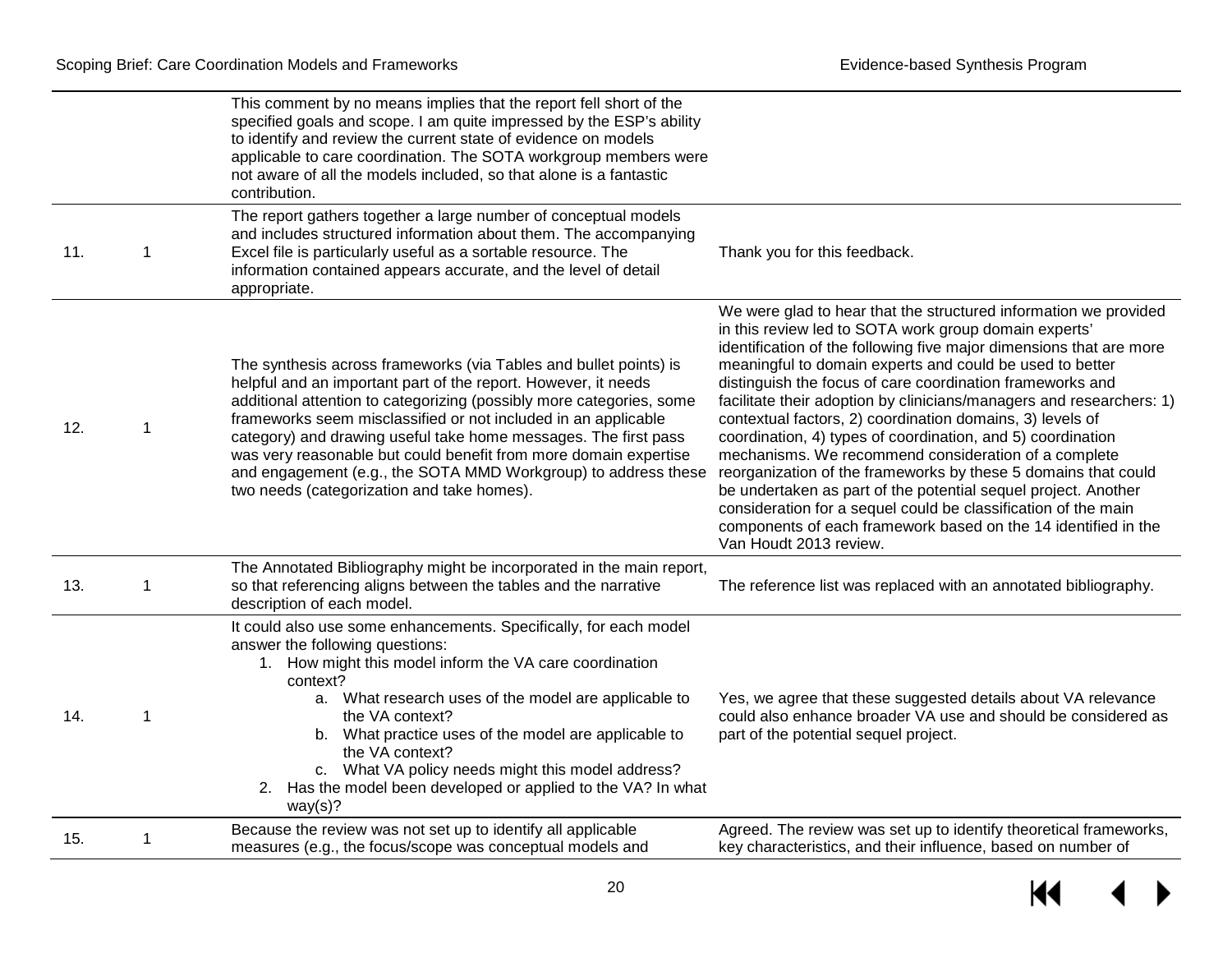|     |   | frameworks), conclusions about measures should note this issue.<br>The review does have relevant measures information, so more could<br>be highlighted related to measures.                                                                                                                                                                                      | annualized forward citations and whether or not the framework<br>had led to development of a measure and/or an intervention. It<br>was not set up to identify all available measures - only those<br>associated with included frameworks. There may be many more<br>measures available. We have completely revised the KQ3 section<br>on framework influence and incorporated your additional<br>suggested changes in comment #16 and #16 and also added this<br>statement: "As this review was not designed to identify all<br>available measures - only those associated with frameworks -<br>other measures may exist in general and that provide system<br>representation perspectives."                                                                                                                                                                                     |
|-----|---|------------------------------------------------------------------------------------------------------------------------------------------------------------------------------------------------------------------------------------------------------------------------------------------------------------------------------------------------------------------|----------------------------------------------------------------------------------------------------------------------------------------------------------------------------------------------------------------------------------------------------------------------------------------------------------------------------------------------------------------------------------------------------------------------------------------------------------------------------------------------------------------------------------------------------------------------------------------------------------------------------------------------------------------------------------------------------------------------------------------------------------------------------------------------------------------------------------------------------------------------------------|
| 16. | 1 | Measure reviews with frameworks (3 of 5 in Table 5, plus Lemieux;<br>Weaver and Van Houdt are not relevant to measures). This is an<br>example of how categorization could be improved. Split Table 5 into<br>two categories – measure reviews (Table 5A) and other reviews<br>(Table 5B, Weaver, Van Houdt only), and then include Lemieux in<br>Table 5A.      | We have completely revised the KQ3 section on framework<br>influence and moved a table of just measure reviews to this<br>section.                                                                                                                                                                                                                                                                                                                                                                                                                                                                                                                                                                                                                                                                                                                                               |
| 17. | 1 | Frameworks that have measures (Table 7). The gap here is some<br>integration in take home points about what we know based on Tables<br>5 and 7, and where knowledge is lacking because the review is not a<br>systematic retrieval of all measures related to care coordination. In<br>other words, what do we know about measures and what might be<br>missing? | We have completely revised the KQ3 section on framework<br>influence and believe integration and take-homes are now much<br>clearer. We now specifically call out 3 frameworks as potentially<br>most influential based on assessment of number of annualized<br>forward citations and whether or not a measure and/or an<br>intervention was derived from the framework: The Integrated<br>Team Effectiveness Model (Lemieux-Charles 2006), the<br>Development Model for Integrated Care (DMIC)(Minkman 2012)<br>and the Rainbow Model of Integrated Care (RMIC)(Valentijn<br>2013). We describe the collective findings of the previous<br>measures reviews and their identified gaps, which measures we<br>identified that have not been previously identified, how they<br>address the previously identified gaps, and what are the<br>remaining gaps (system perspectives). |
| 18. | 1 | Shigayeva 2010 - not clear whether measure exists                                                                                                                                                                                                                                                                                                                | We agree that although this framework was measurement-<br>focused and suggests the possibility for measurement<br>development, we were unable to identify a measures and an email<br>to the author did not result in a response.                                                                                                                                                                                                                                                                                                                                                                                                                                                                                                                                                                                                                                                 |
| 19. | 1 | Make sure that all frameworks that have associated measures are in<br>Table 7. The index article for a framework may not have information<br>about measures developed subsequently.                                                                                                                                                                              | In Table 8 (Measurement Focused Approaches), we included<br>frameworks that were self-described as measurement-focused.<br>Frameworks with associated measures are in Table 9 (Measures<br>Associated with Included Models and Frameworks). The<br>difference between the tables is that a framework could be self-<br>described as measurement-focused without having an associated                                                                                                                                                                                                                                                                                                                                                                                                                                                                                             |

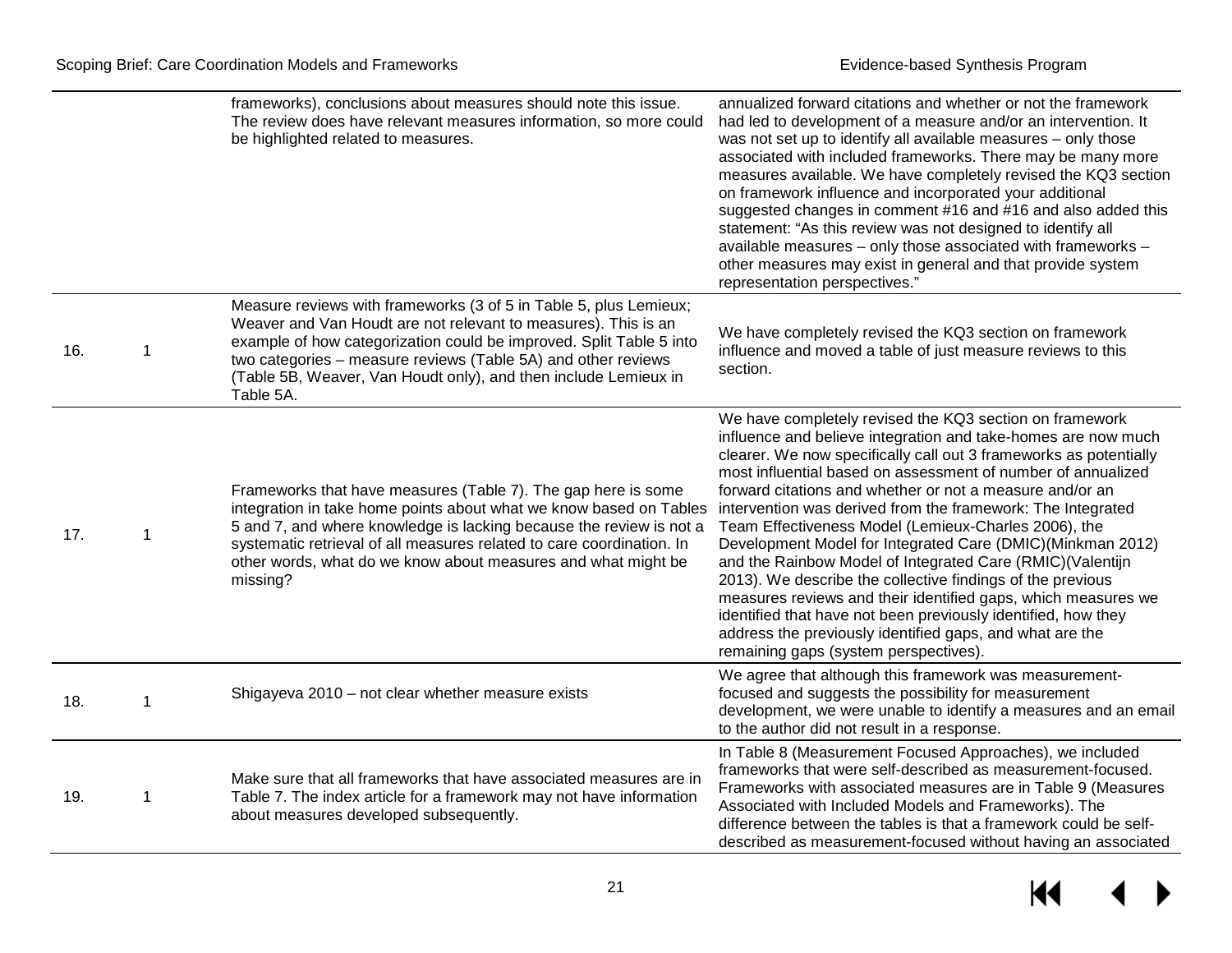|     |   |                                                                                                                                                                                                                                                                                                                                                                                                                                                                                                                                                                                                                                                                                                                                                                                                                                                                                                                                                                                                                                                                                              | measure, and a framework could have an associated measure<br>without being self-described as measurement-focused.                                                                                                                                                                                                                                                                                                                                                                                                                                 |
|-----|---|----------------------------------------------------------------------------------------------------------------------------------------------------------------------------------------------------------------------------------------------------------------------------------------------------------------------------------------------------------------------------------------------------------------------------------------------------------------------------------------------------------------------------------------------------------------------------------------------------------------------------------------------------------------------------------------------------------------------------------------------------------------------------------------------------------------------------------------------------------------------------------------------------------------------------------------------------------------------------------------------------------------------------------------------------------------------------------------------|---------------------------------------------------------------------------------------------------------------------------------------------------------------------------------------------------------------------------------------------------------------------------------------------------------------------------------------------------------------------------------------------------------------------------------------------------------------------------------------------------------------------------------------------------|
|     |   |                                                                                                                                                                                                                                                                                                                                                                                                                                                                                                                                                                                                                                                                                                                                                                                                                                                                                                                                                                                                                                                                                              | We realized that a framework's index article may not have<br>information on subsequently developed measures, which is why<br>we contacted authors of all included frameworks and ran a<br>forward citation search, in SCOPUS, on frameworks not<br>previously identified as having an associated measure. A more<br>detailed explanation of methods can be found in the section on<br>Methods: Data sources and searches, and in our supplemental<br>materials.                                                                                   |
| 20. | 1 | The flow sheet should include the # of measures included in the Care<br>Coordination Atlas. The same comment applies to other reviews of<br>measures.                                                                                                                                                                                                                                                                                                                                                                                                                                                                                                                                                                                                                                                                                                                                                                                                                                                                                                                                        | We have added a sentence in KQ3 that identifies and cites all<br>measures that we identified that were unidentified by previous<br>reviews.                                                                                                                                                                                                                                                                                                                                                                                                       |
| 21. | 1 | Consider adding a category for frameworks with explicit potential for<br>measure development or field use:<br>Qualitative assessments of a framework concept (~possible<br>O<br>measure building blocks) - Evans 2016; Gittell 2004;<br>Hepworth 2010; Minkmann 2012<br>Future measures hinted at? - Leijten 2018; Palmer 2018;<br>$\circ$<br>Radwin 2016; Weaver 2018; plus others on Table (sort on<br>measures column)                                                                                                                                                                                                                                                                                                                                                                                                                                                                                                                                                                                                                                                                    | We added a sentence to KQ3 identifying these as you've<br>suggested.                                                                                                                                                                                                                                                                                                                                                                                                                                                                              |
| 22. | 1 | Consider a table about Measure Relevant Studies and the<br>components available from them, e.g., based on the reviews:                                                                                                                                                                                                                                                                                                                                                                                                                                                                                                                                                                                                                                                                                                                                                                                                                                                                                                                                                                       | Added information about Measures and Components as<br>suggested - see new columns in Table 10.                                                                                                                                                                                                                                                                                                                                                                                                                                                    |
| 23. | 1 | Because of interest in the components/domains/mechanisms ("main<br>components" in Excel file) identified in the models, I am wondering<br>about ways to create a comprehensive list with all of the distinct (or<br>semi-distinct) of these model components. A table could be created:<br>1. First column would have the authors' own language, and<br>2. Second column could provide a short lay description<br>3. Third column would maintain referencing to underlying<br>source and model name whenever applicable<br>4. Forth column might categorize the component according to<br>its applicability to different levels of organizational action and<br>intervention (i.e., micro, meso, macro and macro-macro<br>(organization of organizations)<br>Consultation with domain experts could be helpful for this summary.<br>In addition, if the categories for clumping models are refined further<br>with domain expert involvement, it may be useful to have a column<br>that shows what type of model (e.g., which Table a model is<br>organized under) the component comes from. | We agree that a new table that categories the main components<br>listed in column I of the Excel file would be very useful to in further<br>understanding and sorting the frameworks. The table format<br>proposed by this reviewer is a good start. Another idea might be<br>classification of the main components of each framework based<br>on the 14 identified in the Van Houdt 2013 review. Although this<br>exceeds the scope of this compendium, we can discuss how the<br>ESP could possibly undertake this as part of a sequel project. |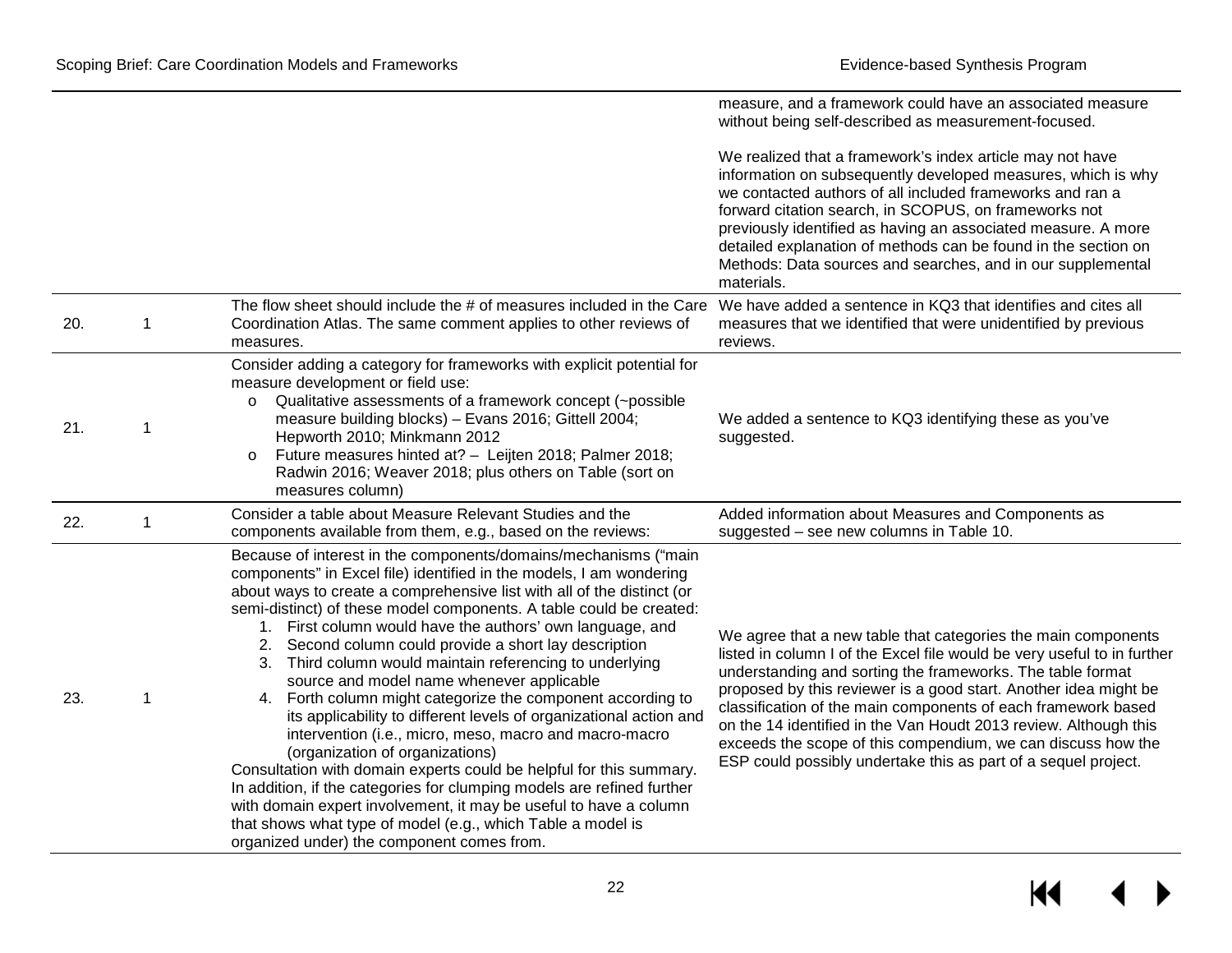| 24. |                | "Donabedian's standard/process/outcomes" - should always be<br>"structure" instead of "standard"                                                                                                                                                                                                                                                                                                                                                                                                                                                                                                                                                                                                                                                                                                                                                                                                                                                                                                                                                                                                                                                                                                                         | Changed                                                                                                                                                                                                                           |
|-----|----------------|--------------------------------------------------------------------------------------------------------------------------------------------------------------------------------------------------------------------------------------------------------------------------------------------------------------------------------------------------------------------------------------------------------------------------------------------------------------------------------------------------------------------------------------------------------------------------------------------------------------------------------------------------------------------------------------------------------------------------------------------------------------------------------------------------------------------------------------------------------------------------------------------------------------------------------------------------------------------------------------------------------------------------------------------------------------------------------------------------------------------------------------------------------------------------------------------------------------------------|-----------------------------------------------------------------------------------------------------------------------------------------------------------------------------------------------------------------------------------|
| 25. | 1              | Executive Summary bullets that note "several frameworks" should<br>note which ones with referencing.                                                                                                                                                                                                                                                                                                                                                                                                                                                                                                                                                                                                                                                                                                                                                                                                                                                                                                                                                                                                                                                                                                                     | We have revised the executive summary from bullets to text and<br>have further described and cited the frameworks discussed in the<br>report, but we typically do not include formal citations in the ESP<br>executive summaries. |
| 26. | 1              | Summary of Findings section should explain the relationship to the<br>Key Questions for the first paragraph sentence that starts with<br>"Additionally, we identified 9 publications"                                                                                                                                                                                                                                                                                                                                                                                                                                                                                                                                                                                                                                                                                                                                                                                                                                                                                                                                                                                                                                    | Added references to the key questions.                                                                                                                                                                                            |
| 27. | $\mathbf{1}$   | ESP Product Enhancement: Expand the review of models to assess<br>their utility to support VA practice/policy tool development and to<br>inform VA researchers' uses (RFA's, proposal reviews).                                                                                                                                                                                                                                                                                                                                                                                                                                                                                                                                                                                                                                                                                                                                                                                                                                                                                                                                                                                                                          | These are great suggestions and we can discuss how the ESP<br>could potentially undertake them as part of a sequel project.                                                                                                       |
| 28. | 1              | Ideally, the ESP product could also support the following<br>recommendation:<br>Communicate models via cyberseminars, other convening<br>$\circ$<br>opportunities for researchers and operational personnel                                                                                                                                                                                                                                                                                                                                                                                                                                                                                                                                                                                                                                                                                                                                                                                                                                                                                                                                                                                                              | These are great suggestions and we can discuss how the ESP<br>could potentially undertake them as part of a sequel project.                                                                                                       |
| 29. | -1             | Based on discussions at the SOTA, I learned about ESP products<br>from Devan Kansagara that use a multi-pronged approach (expert<br>consultation; identification of current VA research; and usual<br>literature review) to gathering useful evidence for pressing VA needs,<br>where literature base isn't sufficient. For a fuller ESP product on care<br>coordination models (and possibly measures), it would be helpful to:<br>1. interview key informants (perhaps the SOTA MMD<br>Workgroup),<br>2. add to current ESP research team SOTA MMD co-chairs and<br>ESP operational liaison (Singer, McDonald, Hynes) to<br>provide more domain and VA use case expertise<br>give more attention to metrics<br>frame the report around how models and measures could<br>4.<br>support VA decision-making in the following contexts for care<br>coordination: practice within VA, practice/policy for<br>community care (VA and out of VA coordination challenges),<br>and priorities for research community (including evaluations<br>of interventions to improve coordination).<br>It could make sense to review the SOTA MMD Workgroup questions<br>to augment the scope and assure alignment with current VA needs. | These are great suggestions and we can discuss how the ESP<br>could potentially undertake them as part of a sequel project.                                                                                                       |
| 30. | $\overline{2}$ | Page 8 paragraph 2. The document states that there were 8                                                                                                                                                                                                                                                                                                                                                                                                                                                                                                                                                                                                                                                                                                                                                                                                                                                                                                                                                                                                                                                                                                                                                                | All of the frameworks reflected integrating and coordinating                                                                                                                                                                      |

 $M \rightarrow$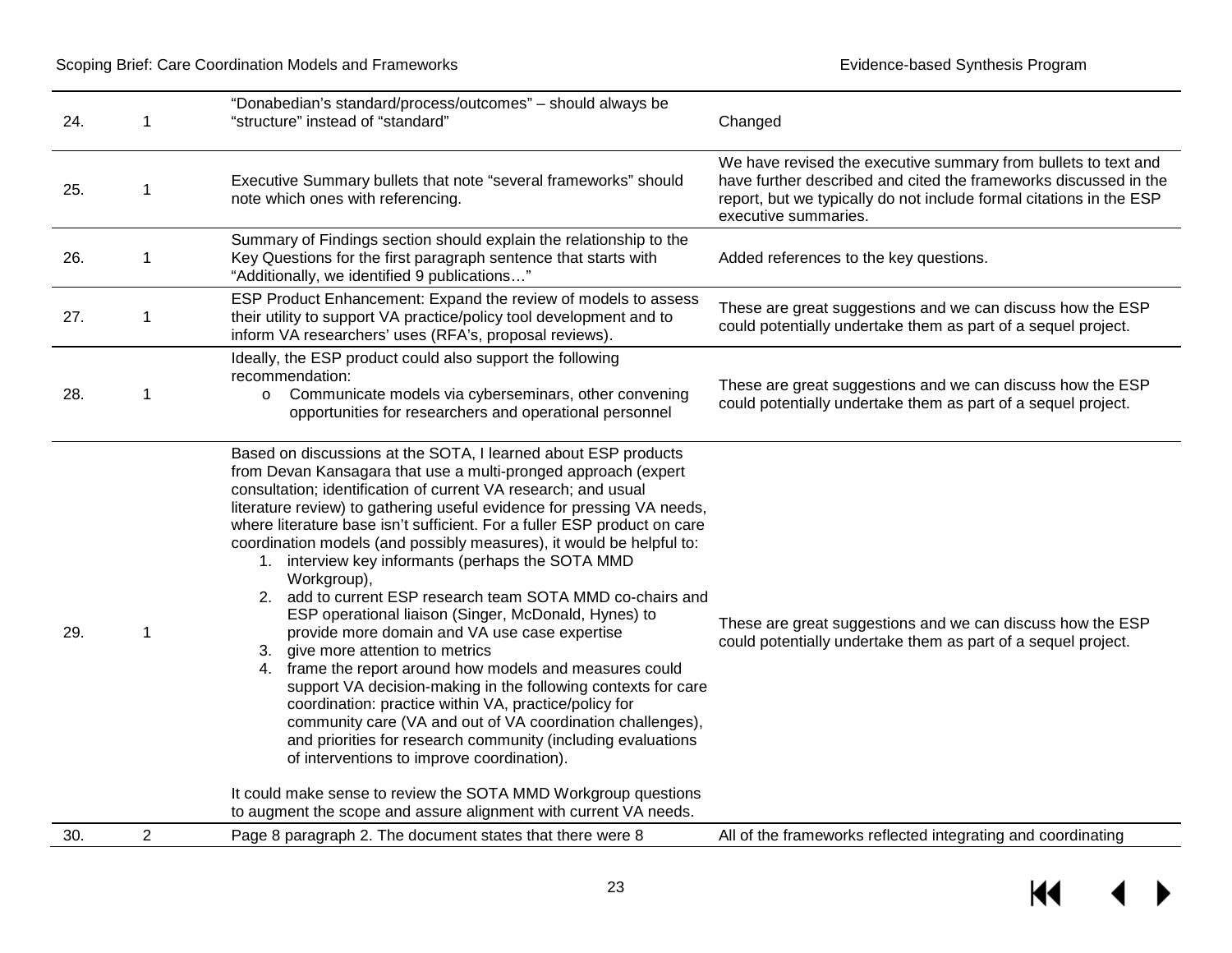|     |                | frameworks most broadly focused on the general phenomena of care mechanisms and were broken down like in Table 10 in both Table<br>coordination and integration - this would be an excellent area to<br>focus more upon in the review – comparing and contrasting the<br>evidence for deployment of these eight models in health care<br>systems - particularly focusing on what we know about the evidence<br>for larger systems that cross geographic areas and ideally interact<br>with multiple systems. Even looking at coordination and integration in<br>other federal systems like Medicare and Medicaid would have been<br>helpful especially as we begin to look at the VHA as both a providers<br>of and payer of health care - while there was a breakdown to help<br>understand the 10 models with measures - which was helpful -<br>having a similar chart for those with integrating and coordinating<br>mechanisms would have been helpful | 11 (now appendix A) and the supplemental Excel data abstraction<br>table. Evaluating the evidence on deployment of the models in<br>health care systems is a great suggestion and could be<br>considered for the scope of a potential sequel project that is under<br>discussion.                                                                                                                                                                                                                                                                                                                                                                                                                    |
|-----|----------------|------------------------------------------------------------------------------------------------------------------------------------------------------------------------------------------------------------------------------------------------------------------------------------------------------------------------------------------------------------------------------------------------------------------------------------------------------------------------------------------------------------------------------------------------------------------------------------------------------------------------------------------------------------------------------------------------------------------------------------------------------------------------------------------------------------------------------------------------------------------------------------------------------------------------------------------------------------|------------------------------------------------------------------------------------------------------------------------------------------------------------------------------------------------------------------------------------------------------------------------------------------------------------------------------------------------------------------------------------------------------------------------------------------------------------------------------------------------------------------------------------------------------------------------------------------------------------------------------------------------------------------------------------------------------|
| 31. | $\overline{2}$ | Secondly an attempt to provide definitions for the major concepts<br>such as coordination and integration would provide profound<br>guidance to operations                                                                                                                                                                                                                                                                                                                                                                                                                                                                                                                                                                                                                                                                                                                                                                                                 | These are great suggestions and we can discuss how the ESP<br>could potentially undertake them as part of a sequel project.                                                                                                                                                                                                                                                                                                                                                                                                                                                                                                                                                                          |
| 32. | $\overline{2}$ | I spent several days trying to pull information to help make some<br>decisions on how to use. if the authors thought that the<br>characteristics of 1. made in USA 2. used in the vha, 3 have<br>mechanisms and actions conceptualized, 4. are patient centered, 5<br>look narrowly or broadly at health 6 have measures 7 have led to<br>tested interventions then a chart that helped view which models had<br>each of these would have been helpful - because in the VHA - there<br>is a high value on team work I might have added a category about if<br>the model addressed team work - but i can not tell how the<br>characteristic groups where decided upon                                                                                                                                                                                                                                                                                       | The characteristics this reviewer listed are from Table 1 of the<br>report where we summarize the number and percentage of<br>frameworks with each and noted and cited each one. In terms of<br>an accompanying chart that further helped view which models had<br>each of these, we agree and already do have such a chart which<br>we provided to the SOTA workgroup in the form of an Excel<br>sortable evidence table with each characteristic in a column and<br>each study in a row. As for the team work variable, we agree this<br>could be useful information and we could consider adding it as an<br>additional variable for collection as part of a potential sequel to<br>this project. |
| 33. | 3              | Under Part 1 of her review, Kathy noted, "The synthesis across<br>frameworks (via Tables and bullet points) is helpful and an important<br>part of the report. However, it needs additional attention to<br>categorizing (possibly more categories, some frameworks seem<br>misclassified or not included in an applicable category) and drawing<br>useful take home messages." In reviewing the models included in the<br>draft report, I had an insight about distinctions among them and<br>suggest that you consider categorizing them as follows:<br>--Models focused on mechanisms of coordination, e.g.,<br>personal/relational v technical/feedback<br>--Models focused on levels of coordination, e.g., within teams v units<br>v organizations v systems<br>--Models focused on types of coordination, e.g., structural v<br>functional v normative v interpersonal v clinical                                                                   | We are happy to hear that the structured information provided in<br>this review led to your identification of these five major dimensions<br>that could be used to distinguish the focus of care coordination<br>frameworks and facilitate their adoption by clinicians/managers<br>and researchers: 1) contextual factors, 2) coordination domains,<br>3) levels of coordination, 4) types of coordination, and 5)<br>coordination mechanisms. Reorganization by these domains is a<br>great suggestion and we can discuss how the ESP could<br>potentially undertake this process as part of a sequel project.                                                                                     |